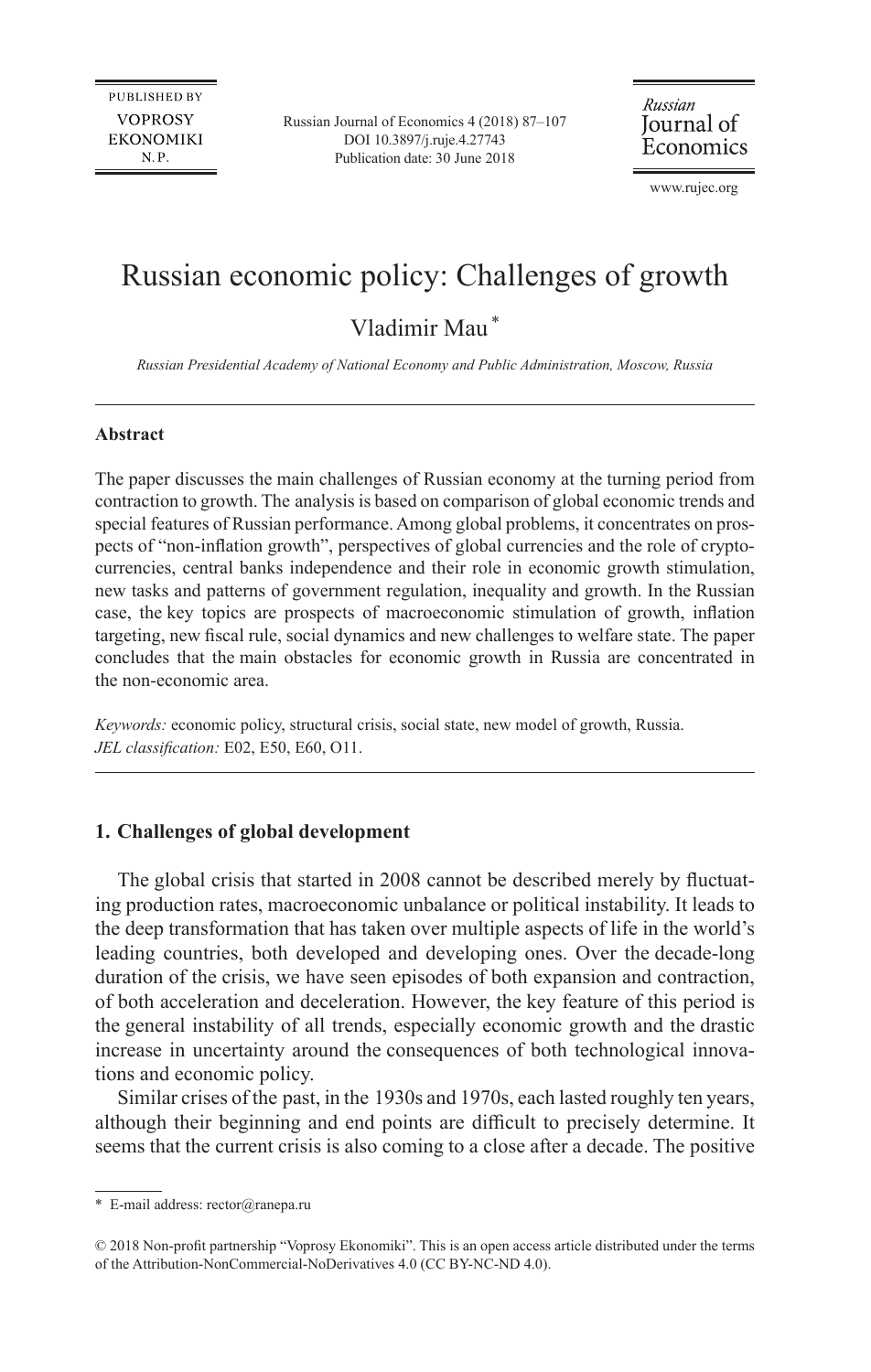trends observed in the world economy testify to its closure, but serious risk factors could still pose obstacles to stability in the short term (Tables 1–2).

One can make *five general conclusions* about the current problems of the world economy.

*First*, in 2008–2010, experts predicted that this time developing economies (primarily China) would be the engine driving the world out of the crisis. These expectations turned out to be incorrect. Once again, the main driver was the US economy. In terms of economic growth, inflation and employment, 2017 was one of the best years of the last decade for the US. Economic growth has led to increased income and demand, thus helping clear bank balances and improve national budgets.

*Second*, the observed growth roughly corresponds to the moderate rates of the last fifty years (after 1965), which indicates that it has shifted to a stable trajectory. For the same reason, we can consider the discussion about "secular stagnation" to be over, at least, until new data about the trend of the next two to three years become available.

*Third*, the post-crisis growth does not exhibit the V-shaped "post-crisis rebound" characteristic of many past crises. This could attest to the instability of these rates. Many experts believe that by absorbing excess capacity, a rebound of this sort can create a safety cushion that softens inevitable shocks which periodically arise in the world economy (for example, see Roach, 2017). The absence of such a rebound, meanwhile, creates additional risks that could arise in the near future. This situtaion is, in our opinion, a direct consequence of successful anti-crisis policies of the last decade (see Idrisov et al., 2017, p. 14). The world learned to handle crises: lessons have been learned and, despite the exceptional severity and novelty of the problems that trouble the world, the crisis of the early twenty-first century turned out to be much milder than those of the twentieth-century. However, social stability during the crisis (i.e. successful anti-crisis policy) came at the cost of a virtual rejection of "creative destruction" (see Schumpeter, 1942; Caballero and Hammour, 1996) and a consequent negative effect on post-crisis dynamics.

|                      | 2008   | 2009   | 2010   | 2011   | 2012   | 2013   | 2014 | 2015   | 2016   | 2017   |
|----------------------|--------|--------|--------|--------|--------|--------|------|--------|--------|--------|
|                      |        |        |        |        |        |        |      |        |        | (est.) |
| World                | 3.0    | $-0.1$ | 5.4    | 4.3    | 3.5    | 3.5    | 3.6  | 3.4    | 3.2    | 3.7    |
| Russia               | 5.2    | $-7.8$ | 4.5    | 5.1    | 3.7    | 1.8    | 0.7  | $-2.8$ | $-0.2$ | 1.8    |
| EU (Eurozone)        | 0.4    | $-4.5$ | 2.1    | 1.6    | $-0.9$ | $-0.2$ | 1.3  | 2.0    | 1.8    | 2.1    |
| <b>Great Britain</b> | $-0.6$ | $-4.3$ | 1.9    | 1.5    | 1.3    | 1.9    | 3.1  | 2.2    | 1.8    | 1.7    |
| <b>USA</b>           | $-0.3$ | $-2.8$ | 2.5    | 1.6    | 2.2    | 1.7    | 2.6  | 2.9    | 1.5    | 2.3    |
| Germany              | 0.8    | $-5.6$ | 3.9    | 3.7    | 0.7    | 0.6    | 1.9  | 1.5    | 1.9    | 2.5    |
| France               | 0.2    | $-2.9$ | 2.0    | 2.1    | 0.2    | 0.6    | 0.9  | 1.1    | 1.2    | 1.8    |
| Italy                | $-1.1$ | $-5.5$ | 1.7    | 0.6    | $-2.8$ | $-1.7$ | 0.1  | 0.8    | 0.9    | 1.5    |
| Spain                | 1.1    | $-3.6$ | 0.0    | $-1.0$ | $-2.9$ | $-1.7$ | 1.4  | 3.2    | 3.2    | 3.1    |
| Greece               | $-0.3$ | $-4.3$ | $-5.5$ | $-9.1$ | $-7.3$ | $-3.2$ | 0.4  | $-0.2$ | 0.0    | 1.8    |
| China                | 9.6    | 9.2    | 10.6   | 9.5    | 7.9    | 7.8    | 7.3  | 6.9    | 6.7    | 6.8    |
| India                | 3.9    | 8.5    | 10.3   | 6.6    | 5.5    | 6.4    | 7.5  | 8.0    | 7.1    | 6.7    |
| <b>Brazil</b>        | 5.1    | $-0.1$ | 7.5    | 4.0    | 1.9    | 3.0    | 0.5  | $-3.8$ | $-3.6$ | 1.1    |
| South Africa         | 3.2    | $-1.5$ | 3.0    | 3.3    | 2.2    | 2.5    | 1.7  | 1.3    | 0.3    | 0.7    |

#### Economic growth, 2008–2017 (GDP % change relative to previous year).

*Source:* IMF data from the World Economic Outlook Database. <http://www.imf.org/Publications/WEO/Issues/> 2018/01/11/world-economic-outlook-update-january-2018

**Table 1**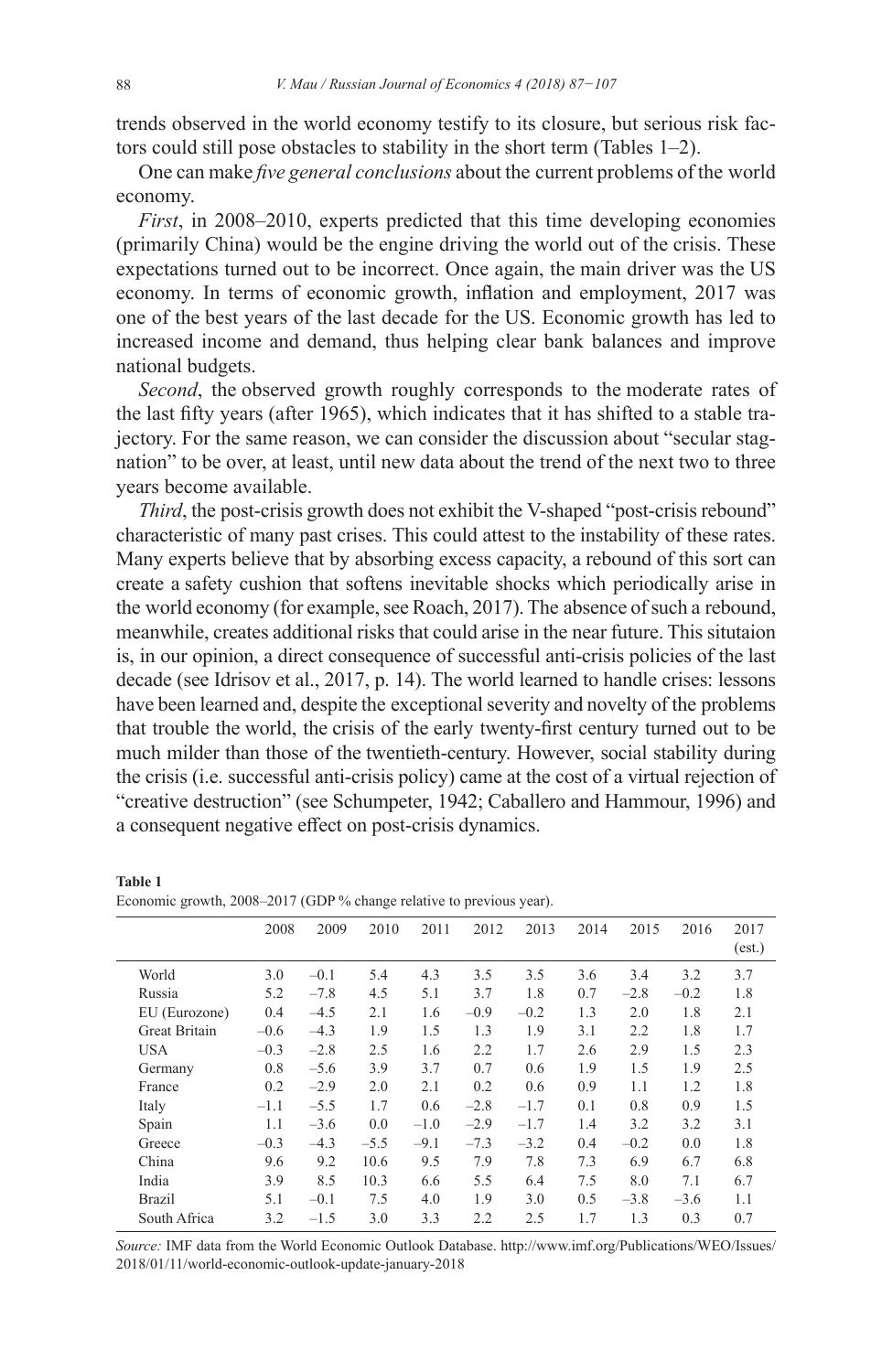|                                                                 | % of GDP<br>balance,<br>account<br>Current |                  | Key interest rate<br>(end of year),<br>num<br>$%$ per an                                                                                                                                                                                                                                                      |                                                                                                            | Inflation, %                  |               | $\%$ of GDP<br>Budget<br>deficit, |      | Public debt,<br>% of GDP                                                                                      |                              | Savings,<br>% of GDP |      | Investments,<br>% of GDP                                                      |                                                                     | Unemploy-<br>average, %<br>ment level,<br>yearly       |                            |
|-----------------------------------------------------------------|--------------------------------------------|------------------|---------------------------------------------------------------------------------------------------------------------------------------------------------------------------------------------------------------------------------------------------------------------------------------------------------------|------------------------------------------------------------------------------------------------------------|-------------------------------|---------------|-----------------------------------|------|---------------------------------------------------------------------------------------------------------------|------------------------------|----------------------|------|-------------------------------------------------------------------------------|---------------------------------------------------------------------|--------------------------------------------------------|----------------------------|
|                                                                 | 2016                                       | 2017             | 2016                                                                                                                                                                                                                                                                                                          | 2017                                                                                                       | 2016                          | 2017          | 2016                              | 2017 | 2016                                                                                                          | 2017                         | 2016                 | 2017 | 2016                                                                          | 2017                                                                | 2016                                                   | 2017                       |
| World                                                           |                                            |                  |                                                                                                                                                                                                                                                                                                               |                                                                                                            |                               |               |                                   |      |                                                                                                               |                              |                      |      |                                                                               |                                                                     |                                                        |                            |
| Russia                                                          | 2.0                                        | 2.8              |                                                                                                                                                                                                                                                                                                               |                                                                                                            | 5.4                           |               |                                   |      |                                                                                                               |                              |                      |      | 25.3                                                                          | 23.8                                                                | 5.5                                                    |                            |
| EU (Eurozone)                                                   |                                            |                  |                                                                                                                                                                                                                                                                                                               | $^{1.75}_{0.0}$                                                                                            |                               |               |                                   |      |                                                                                                               |                              |                      |      |                                                                               |                                                                     |                                                        |                            |
| <b>Great Britain</b>                                            |                                            |                  |                                                                                                                                                                                                                                                                                                               | 0.50                                                                                                       | ੁ                             | 2.8           |                                   |      |                                                                                                               |                              |                      |      |                                                                               |                                                                     |                                                        |                            |
| USA                                                             | $-2.4$                                     | .ა.<br>როდ<br>არ |                                                                                                                                                                                                                                                                                                               |                                                                                                            |                               | 1.8           |                                   |      |                                                                                                               |                              |                      |      |                                                                               |                                                                     | $9.9$<br>4.9                                           |                            |
|                                                                 | 8.3                                        |                  | $\begin{array}{l} 0.75 \\ 0.75 \\ 0.35 \\ 0.35 \\ 0.50 \\ 0.50 \\ 0.50 \\ 0.50 \\ 0.50 \\ 0.50 \\ 0.50 \\ 0.50 \\ 0.50 \\ 0.50 \\ 0.50 \\ 0.50 \\ 0.50 \\ 0.50 \\ 0.50 \\ 0.50 \\ 0.50 \\ 0.50 \\ 0.50 \\ 0.50 \\ 0.50 \\ 0.50 \\ 0.50 \\ 0.50 \\ 0.50 \\ 0.50 \\ 0.50 \\ 0.50 \\ 0.50 \\ 0.50 \\ 0.50 \\ 0.$ |                                                                                                            | $\overline{1}$ .7             | Ξ             |                                   |      | 5.8 2011 12:53 2012 12:54 2015 12:54 2015 12:54 2015 12:54 2015 12:54 2015 12:54 2015 12:55 12:55 12:55 12:55 | $1.888088807887488332488324$ |                      |      | 1 2 2 2 2 2 2 4 2 7 1<br>1 2 2 3 1 2 2 4 2 7 7 7 7<br>1 2 2 3 7 7 8 7 7 8 7 7 | 0.8.4.5.9.9.8.0.9.9.1<br>0.9.4.5.9.9.9.9.9.1<br>0.9.4.5.9.9.9.9.9.1 | 4.2                                                    | $4.89$<br>$4.89$           |
|                                                                 | $-1.0$                                     | 급                |                                                                                                                                                                                                                                                                                                               |                                                                                                            | 0.6                           | Ξ             |                                   |      |                                                                                                               |                              |                      |      |                                                                               |                                                                     | $\frac{0.0}{\sqrt{2}}$                                 |                            |
| Germany<br>France<br>Italy<br>Spain<br>Greece<br>China<br>China | 2.6                                        | 2.8              |                                                                                                                                                                                                                                                                                                               |                                                                                                            | $\sim$                        | 0.9           |                                   |      |                                                                                                               |                              |                      |      |                                                                               |                                                                     | $11.7$<br>$19.6$ 9.9 4.3<br>$13.7$<br>$11.3$<br>$26.7$ | $11.794716$<br>$11.794716$ |
|                                                                 | 1.9                                        | 1.9              |                                                                                                                                                                                                                                                                                                               |                                                                                                            | 1.6                           | $\Xi$         |                                   |      |                                                                                                               |                              |                      |      |                                                                               |                                                                     |                                                        |                            |
|                                                                 | $-0.6$                                     | $-0.2$           |                                                                                                                                                                                                                                                                                                               | 0.0                                                                                                        | 0.3                           | $\frac{0}{1}$ |                                   |      |                                                                                                               |                              |                      |      |                                                                               |                                                                     |                                                        |                            |
|                                                                 | 1.7                                        | 1.4              |                                                                                                                                                                                                                                                                                                               |                                                                                                            |                               | 2.3           |                                   |      |                                                                                                               |                              |                      |      |                                                                               |                                                                     |                                                        |                            |
|                                                                 | $-0.7$                                     | $-1.4$           |                                                                                                                                                                                                                                                                                                               | $4.35$<br>$5.0$<br>$5.75$                                                                                  | $\frac{21}{36}$ $\frac{6}{3}$ |               |                                   |      |                                                                                                               |                              |                      |      |                                                                               |                                                                     |                                                        |                            |
| Brazil                                                          | $-1.3$                                     | $-1.4$           | 13.75                                                                                                                                                                                                                                                                                                         |                                                                                                            |                               | 3.6           |                                   |      |                                                                                                               |                              |                      |      |                                                                               |                                                                     |                                                        |                            |
| South Africa                                                    |                                            | $-2.9$           |                                                                                                                                                                                                                                                                                                               |                                                                                                            |                               |               | $-4.0$                            |      |                                                                                                               |                              |                      |      |                                                                               |                                                                     |                                                        |                            |
| Source: IMF data from the World Economic Outlook I              |                                            |                  |                                                                                                                                                                                                                                                                                                               | batabase. http://www.imf.org/Publications/WEO/Issues/2018/01/11/world-economic-outlook-update-jamuary-2018 |                               |               |                                   |      |                                                                                                               |                              |                      |      |                                                                               |                                                                     |                                                        |                            |

Table 2<br>Economic performance in various countries. Economic performance in various countries.

*V. Mau / Russian Journal of Economics 4 (2018) 87−107* 89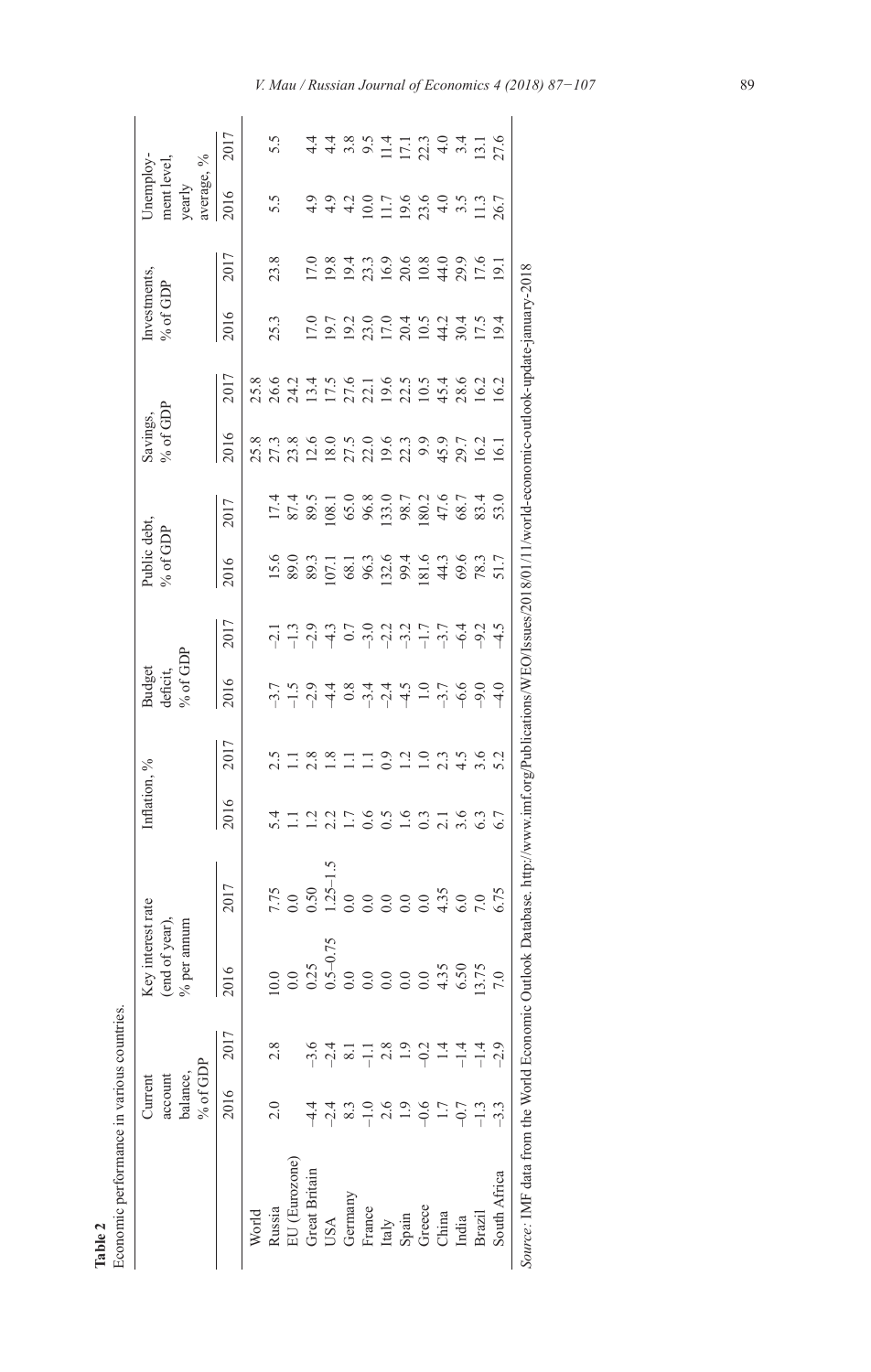*Fourth*, the process of globalization continues despite gloomy forecasts made regularly over the last decade. In 2017, world trade exhibited growth rates exceeding that of GDP: 4.4% in terms of physical volume and about 10.5% in value terms, reaching a total of \$17.7 trillion (according to data from the IMF and the WTO).<sup>1</sup> The problems and the resistance to globalization are, however, evident. World trade is growing more slowly than a decade ago, while countries are resorting to protectionist measures more often and on a greater scale. This can be explained by a few structural reasons that have long-term impact:

- countries that supply cheap goods are now focusing on domestic markets, which are significant in size both because of the high population in Asia and because of the increased affluence of the local population as a result of accelerated growth in recent decades;
- production is moving closer and closer to areas of consumption and R&D (a trend sometimes called the reindustrialization of developed countries), which is a result of increasing labor costs in major developing countries, on the one hand, and of fundamental technological disruptions that have substantially lowered the role of the cost of labor and natural resources in the production of competitive goods, on the other hand;
- structural shifts and increasing uncertainty about the labor market in the midterm have pushed governments to limit access to domestic markets. This is also caused by increasing geopolitical tensions.

*Fifth*, the situation remains rather contradictory. On the one hand, global growth is accelerating and the "output gap" is narrowing, while inflation remains unusually low for this economic situation. On the other hand, the growth of productivity remains low, inequality is increasing and social problems have been exacerbated by the profound influence of technological change on the labor market.

This is the foundation for trends in socioeconomic development that will characterize at least several years to come.

Monetary policy is starting to be normalized, a fact that has not yet been reflected in increasing inflation rates. A key challenge now will be to help monetary authorities find the optimal solution to stimulate growth without allowing a surge in inflation. This task is theoretically simple but politically very complex. The tightening of monetary policy is necessary and inevitable, but it will always meet political opposition—monetary authorities will inevitably be blamed for slowed economic growth. The position of central banks is becoming all the more difficult because, in recent years, they have faced more criticism of their independence, as agencies that cannot be held responsible for economic growth and employment. Economic growth is never fully stable anyway and any slowing of it will be explained first and foremost by the policy decisions of monetary authorities.

The situation will be further intensified by the fact that, for the last four decades (since the early 1980s), inflation has been at the periphery of attention for developed countries as deflation came to be perceived as the main threat. Public opinion and policies of these countries lost their immunity to the inflation disease (whereas the political leadership and economic experts of most post-communist

<sup>1</sup> <http://www.imf.org/en/Publications/WEO/Issues/2018/01/11/world-economic-outlook-update-january-2018>; [https://www.wto.org/english/news\\_e/pres17\\_e/pr800\\_e.htm](https://www.wto.org/english/news_e/pres17_e/pr800_e.htm)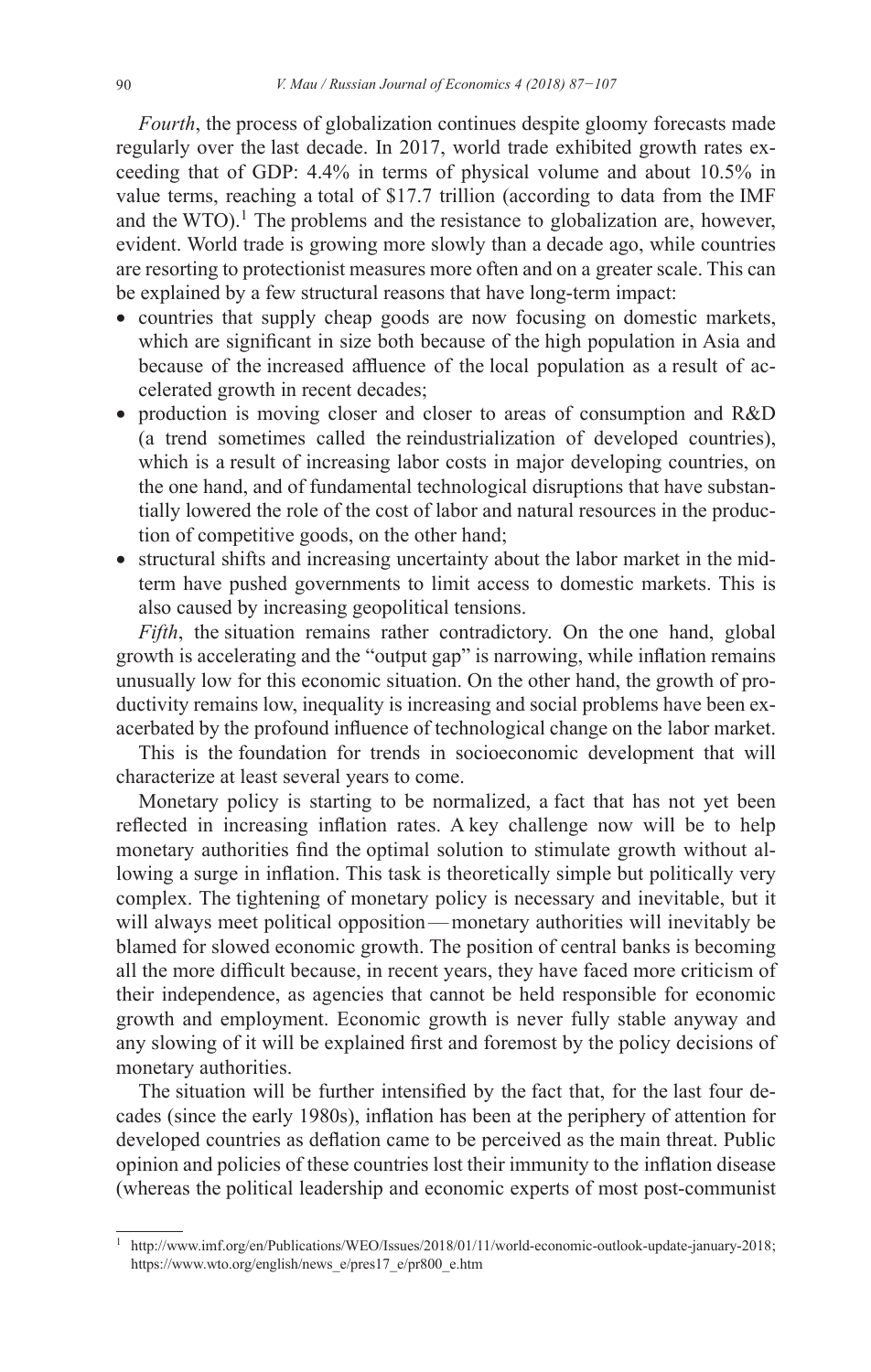countries did not). Meanwhile, slowing monetary normalization could lead to a surge of high inflation, however strange that may sound at present.

The normalization of monetary policy carries with it another risk related to the dramatic increase in the importance of financial markets, including the real sector's dependence on them. Indeed, according to data from the Bank for International Settlements, the cumulative assets of the Federal Reserve System, the European Central Bank and the Bank of Japan grew by \$10.4 trillion, while the growth of the nominal GDP in those countries was only \$4.9 trillion. Thus the difference of \$5.5 trillion represents the liquidity that makes it possible to appreciate the "financial bubble" of global assets.<sup>2</sup> The deflation of this "bubble" (whether spontaneous or as a result of the central banks' contracted balances) could cause serious shake-ups not only in individual companies but also in national economies oriented toward overvalued financial assets.

*Fiscal policies of developed countries* will be important issues. Sectors of human capital and infrastructures are undoubtedly budget priorities; in recent years, this fact has been reflected in election campaigns in every developed country. This, however, gives rise to a conflict between the need to increase budget expenditures and the possibility of funding them. There are only three ways out of this conflict: increasing taxes, redistributing resources from other sectors and increasing government debt. Raising taxes is fraught with the risk of inhibiting growth. The redistribution of spending to benefit high-priority sectors is politically limited by the demands of the defense sectors. A factor in favor of increasing debt is the unprecedentedly low interest rates (i.e. debt is cheap), but the high level of public debt in leading countries and the risk of a full-scale budget crisis as a result of normalized monetary policy and growing interest rates make strong arguments against it.

There is an ongoing discussion about *the relationship between monetary and budgetary methods*. The former risks missing the onset of an inflation surge. The latter is fraught with a lengthy budgetary crisis for the foreseeable future.

A highly important problem combining both macroeconomic and structural challenges is developing a new model for the welfare state that corresponds to contemporary technological, demographic and social realities. The crisis of traditional systems of state pensions, health care, education and labor market regulations (those that were formed by the twentieth-century industrial model) is becoming more and more evident. So far, it has not been possible to strike a balance for efficiency, reliability and financial sustainability. The private models of recent decades have also been unable to provide an adequate solution to this threepronged problem. Social programs and services are becoming more expensive, which leads to either (a) the displacement of financing for other programs (infrastructural ones, for instance), (b) increased taxes or (c) decreased revenue in these sectors. This gives rise to a conflict between economics and politics: all these options of financing are unacceptable solutions when it comes to steady growth, but these sectors of human capital are presently the key priorities of state policy for ensuring this growth. The quality of education and health care is a focus of election campaigns in all developed countries and will remain so for the fore-

<sup>2</sup> <http://fingfx.thomsonreuters.com/gfx/rngs/GLOBAL-CENTRALBANKS/010041ZQ4B7/index.html>; [http://](http://www.imf.org/external/pubs/ft/weo/2017/02/weodata/download.aspx) [www.imf.org/external/pubs/ft/weo/2017/02/weodata/download.aspx](http://www.imf.org/external/pubs/ft/weo/2017/02/weodata/download.aspx)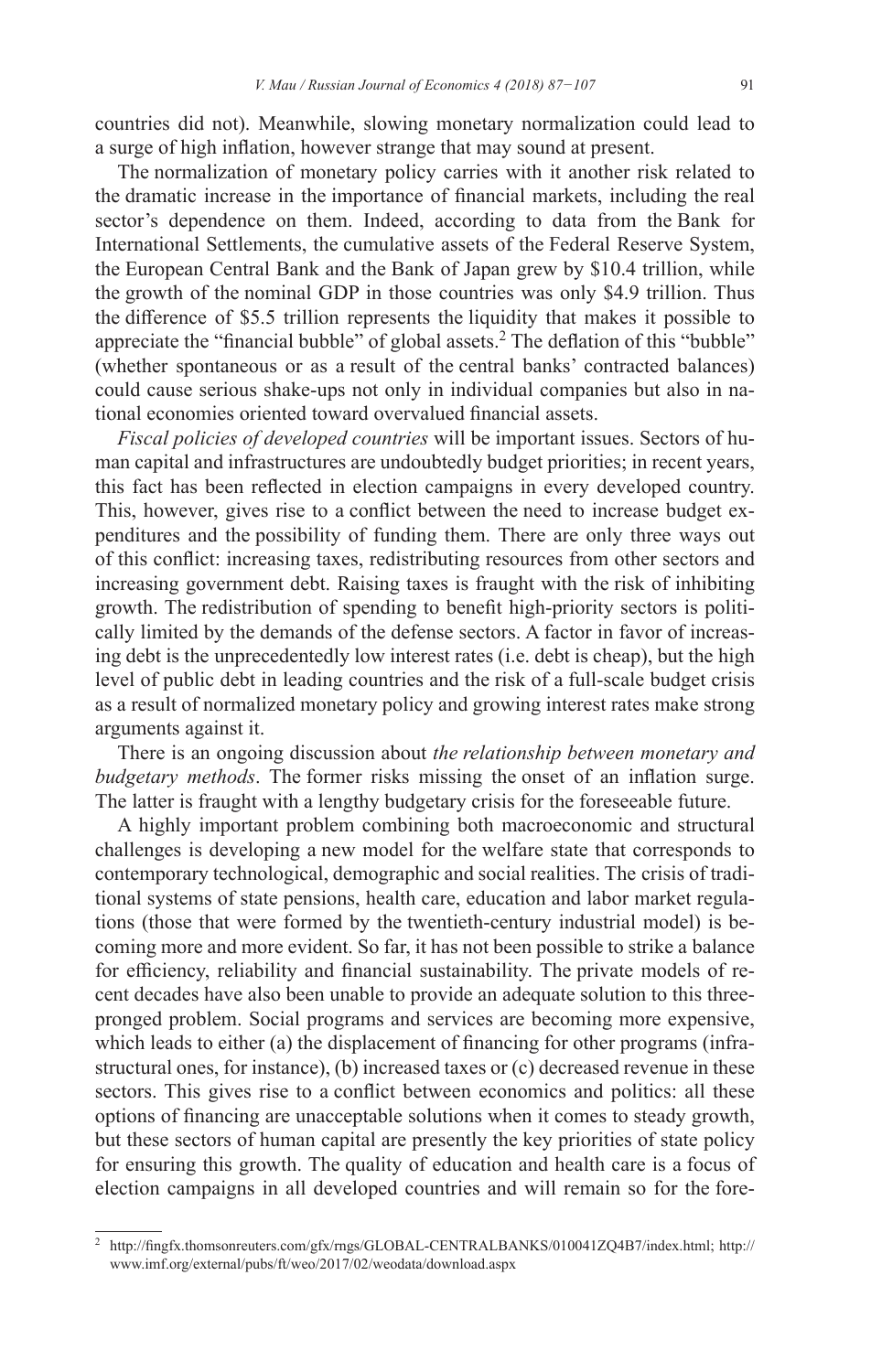seeable future. Moreover, the solution to these problems cannot be reduced to purely fiscal means: the problem is not a matter of money, but a matter of reforming the very principles of how these sectors function. In other words, reforming the welfare state requires coordinated actions in the structural, fiscal and financial spheres, to say nothing of the political consensus (or political will) needed for these reforms.

Globalization also poses new challenges for the welfare state. In 2016–2017, economists came to accept the thesis about the conflict between the economic and sociopolitical consequences of globalization. From an economic perspective, free trade leads to growth in overall prosperity and, in this regard, the findings of classical economics of the eighteenth and nineteenth centuries have been confirmed by the course of history, including in recent decades. Political consequences have, however, been ambivalent, leading at certain stages to growing inequality and consequent social conflicts.

The belief that globalization benefits everyone by guaranteeing growth has been replaced by the understanding that this benefit comes only in the final analysis and applies only to certain people and certain spheres of activity. Globalization has winners and losers, hence the spreading of populism, especially in developed countries. However, this does not mean that a rejection of globalization will bring political stability (reduced conflict) or normalization (a decline in populism). To the contrary, globalization is important as a source of additional growth, which is especially important in the recession conditions of the last few years (or the last few decades, when speaking of Japan). At the new stage, when the welfare state is being restructured, it is crucial to also develop means of compensating those who have suffered substantial losses from globalization.<sup>3</sup> Of course, this conclusion should be met with caution: compensation should not disincentivize the efforts of people and companies to adapt to the new realities.

The modernization of the welfare state has a direct effect on the chances of increasing productivity. To a significant degree, its stagnation reflects the state of human capital: professional skills and qualifications lag behind rapid technological changes that are radically transforming demand for labor resources. There are obvious structural imbalances on the labor market: the demand for qualifications does not match the supply. Governments can alleviate this problem in two ways, which are not necessarily mutually exclusive alternatives: they can actively invest in education (retraining personnel) and intensify the redistribution of resources from the more successful to the "victims" of globalization and technological progress. The first path is preferable, but more difficult to enact. The second creates risks of exacerbating a welfare mentality. Though it would alleviate acute social problems, it does not offer long-term solutions.

Finally, 2017 demonstrated how leading countries are adapting to the new realities. A wave of populism struck in 2016, most vividly with the Brexit referendum in the UK and the presidential elections in the US. It, however, did not have a negative effect on economic trends, whether national or global. Despite po-

<sup>&</sup>lt;sup>3</sup> "Other means of alleviating the contradictions between globalization and prosperity are the emigration of workers or introducing protectionist measures in trade. But these options are characteristic for earlier phases of industrialization, that is, before the appearance of the modern socialist state. Furthermore, the lesser successes of populism in Europe (compared to the US) are related to the EU's more developed systems of the welfare state that compensate for the losses from globalization." (Rodrik, 2017).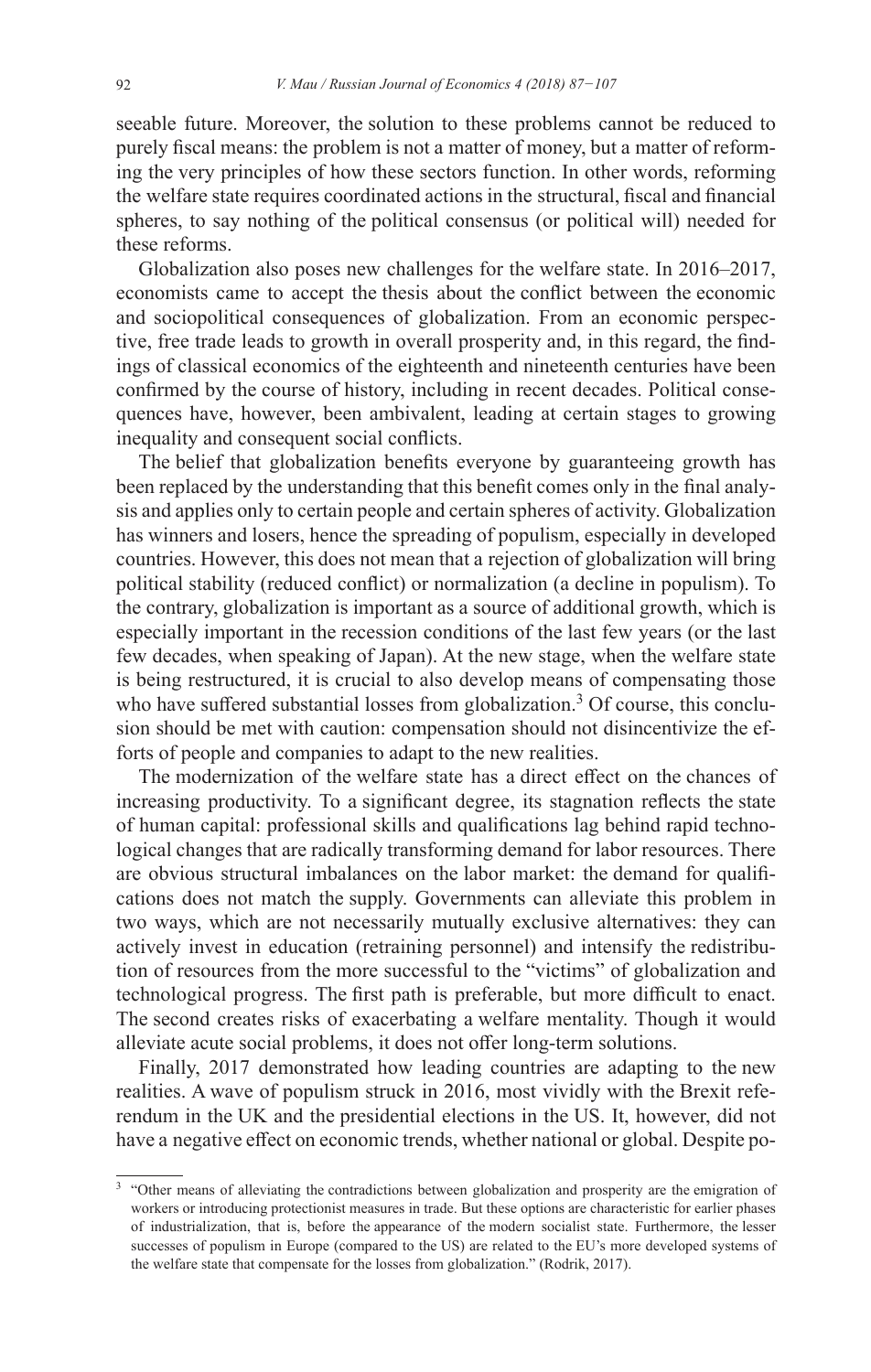litical complications, economic trends were positive in terms of both growth rates and the state of financial markets. In addition, the populist trends in developed countries did not develop steadily: they certainly manifested in the election results in several European countries but did not decide those votes. Populism apparently will remain a substantial factor influencing political and economic processes for the foreseeable future, especially in developed countries. This will particularly be encouraged by the current high level of inequality.<sup>4</sup>

Now we can begin to take stock of the global structural crisis that began in 2008. It poses several fundamental questions, the answers to which were completely unclear at the beginning. Determining them has taken a rather long period: "a turbulent decade."<sup>5</sup> Now we have a clearer understanding of the contours of the future post-crisis world. Against this background, a new intellectual agenda is taking shape, through pointed discussions about the key problems of socioeconomic development in both the world as a whole and in individual countries. We are essentially gaining an understanding of the contours of the "new reality" that we must function in for the duration of the foreseeable period ahead.<sup>6</sup>

*First.* The geopolitical situation has shifted toward a multipolar, multivector world, unlike the bipolar model that took hold after the crisis of the 1930s and the unipolar one that followed the crisis of the 1970s. The coming period will be characterized by a system of complex, diverse and highly dynamic configurations of various alliances and groupings. In the economic sphere, this trend is apparent primarily in the transition of world trade from a unified system based on the principles of the WTO, towards the predominance of variable, multispeed trade agreements.

*Second*. New concepts about the model of economic growth are taking shape. The situation can no longer be described in terms of "secular stagnation," since economic growth is gaining momentum. However, this model substantially differs from the previous ones described in detail by mainstream economics. We must re-conceive the relationship between the basic concepts of macroeconomic theory: growth, employment, inflation. The new mystery is inflation-free growth and science still needs to explain this phenomenon.<sup>7</sup> Structural and technological changes may lie at its base; these can lead to a substantial decrease in the cost of new products and services, which, in all likelihood, will negatively affect the nominal rates of economic growth. Recently, a new term to describe this phenomenon has been coined: "technological deflation." It may not be very precise, but it fully reflects the essence of the phenomenon. There are also more simple explanations for it: the appearance of longer time lags between changes in monetary policy and inflation expectations.

<sup>4</sup> According to the data of the World Inequality Report 2018, the share of national income, belonging to the wealthiest 1% of the US population, grew from 11% in 1980 to 20% in 2014, while the poorest 50% only have 13% of income. The share of the wealthiest 1% for approximately the same period grew from 4% to 20% in Russia, 6% to 14% in China and 6% to 22% in India (World Inequality Lab, 2018).

<sup>&</sup>lt;sup>5</sup> The issues and challenges posed by the global structural crises are examined in further detail in our book (Mau, 2016, pp. 27–29, 342–347). They are common to all crises of this sort. But the solutions to them, of course, are specific for each crisis.

<sup>6</sup> Earlier one could say "over the course of several decades," but now the radical acceleration of technological and socioeconomic processes makes it impossible to define the temporal horizons of the new model.

<sup>&</sup>lt;sup>7</sup> "Since the summer of 2016, the global economy has been in a period of moderate expansion, but inflation has yet to pick up in the advanced economies. The question is why." (Roubini, 2017).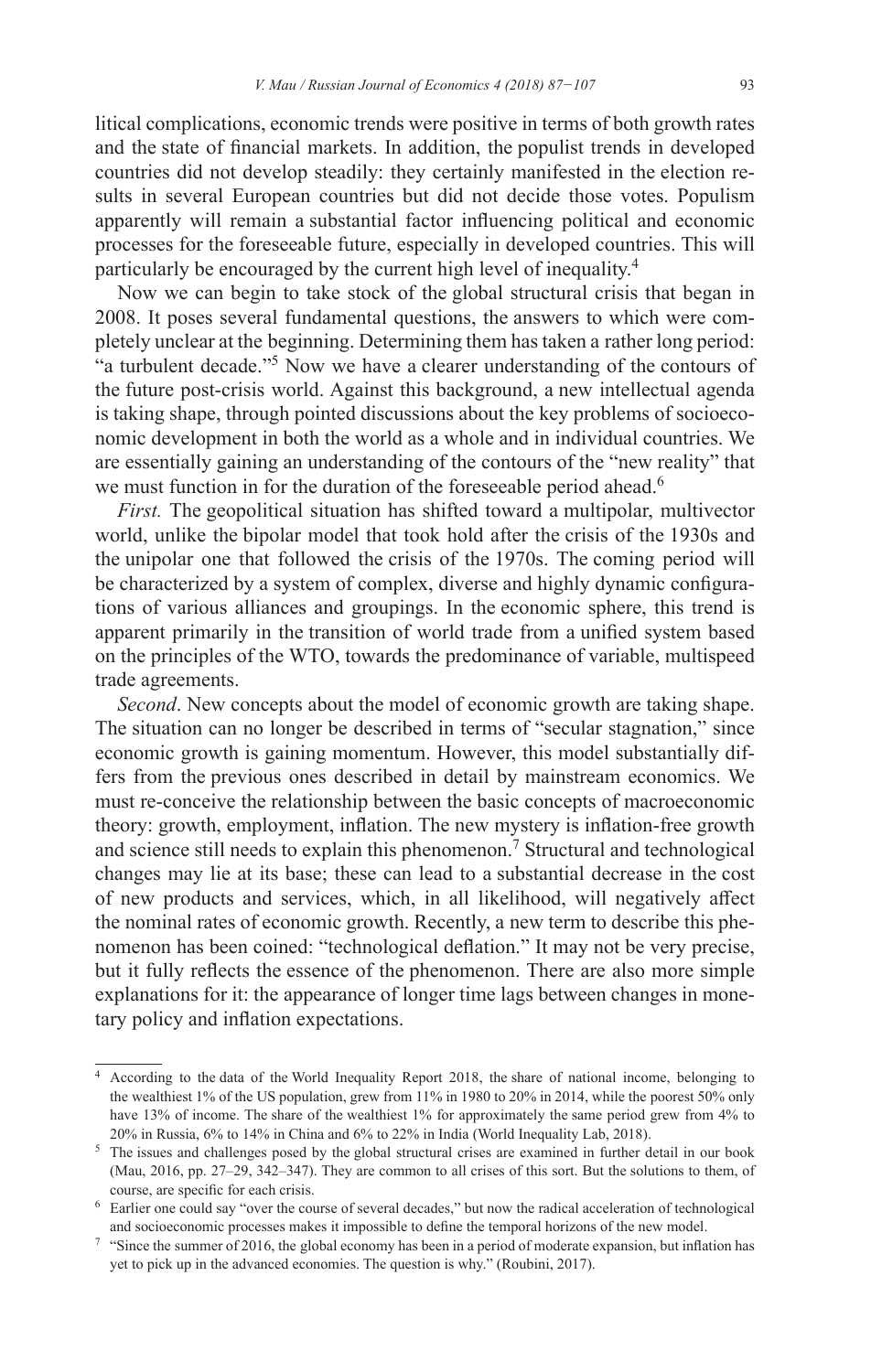*Third*. The independent status of the central banks is being questioned. After stagflation of the 1970s and the difficult struggle against inflation in developing countries and then in post-communist ones, the independence of monetary authorities was considered an unwavering principle that made it possible to escape the inflation legacy of the better part of the twentieth century. The last significant step in this direction was the Blair government's 1997 decision to formally separate the Bank of England from the Treasury (though it had already been independent *de facto* for a long time). The corresponding provisions were introduced to the Constitution of the Russian Federation of 1993. The discussion sharpened considerably when the crisis began in 2008: central banks played a prominent role in preventing an economic catastrophe, demonstrating a power not subject to democratic procedures and going far beyond the reach of constitutional governments.

At present, political efforts are being made to limit the independence of central banks while imputing them with the responsibility to ensure not only the stability of the monetary system but also economic growth. Statements of this sort have been heard in both legislative and executive branches of power of several countries, including the US.

However, these issues are technically legal in nature rather than economic. In conditions of global crisis, central banks have repeatedly taken critically important actions to prevent recessions and stimulate economic growth and the basic principles of monetary policy and key solutions to bail out (or refuse to do it) institutions of the financial market have been made in unity with legislative and executive branches of power, regardless of the independent status of the regulator. However, formal introduction of the responsibility for securing economic growth to the mandate of central banks will become a significant factor in limiting their independence.

The position of money emission centers in the system of public authorities (their independence) should not be viewed abstractly, outside the historical context and remain the only possible one forever. This question cannot be answered in a dogmatic manner. The role of central banks can change over time. It still remains unclear whether the time has truly come to change the established model of central banks and what their place will be in future economic configurations.<sup>8</sup>

A new problem in the activity of central banks is their relation to currency emission. This problem takes two forms. On the one hand, the appearance of new supra-national currencies denies national central banks' their right of emission: that was precisely what happened in the Eurozone. On the other hand, the appearance of cryptocurrencies poses new challenges, the volume and character of which are still difficult to grasp. However, in the extreme version, in the case of a full-fledged legalization of cryptocurrency in some country, central banks could find themselves in competition with public and private monetary systems.

Correspondingly, the *fourth* intellectual and political challenge of post-crisis development is the change in currency configurations. Global crises of the past

Dani Rodrik sees the calls to reject the independence of central banks as a dangerous form of political populism. At the same time, he develops an argument about the need to move their mandate beyond the guarantee of monetary stability. "Independent central banks played a critical role in bringing inflation down in the 1980s and 1990s. But in the current low-inflation environment, their exclusive focus on price stability imparts a deflationary bias to economic policy and is in tension with employment generation and growth." (Rodrik, 2018).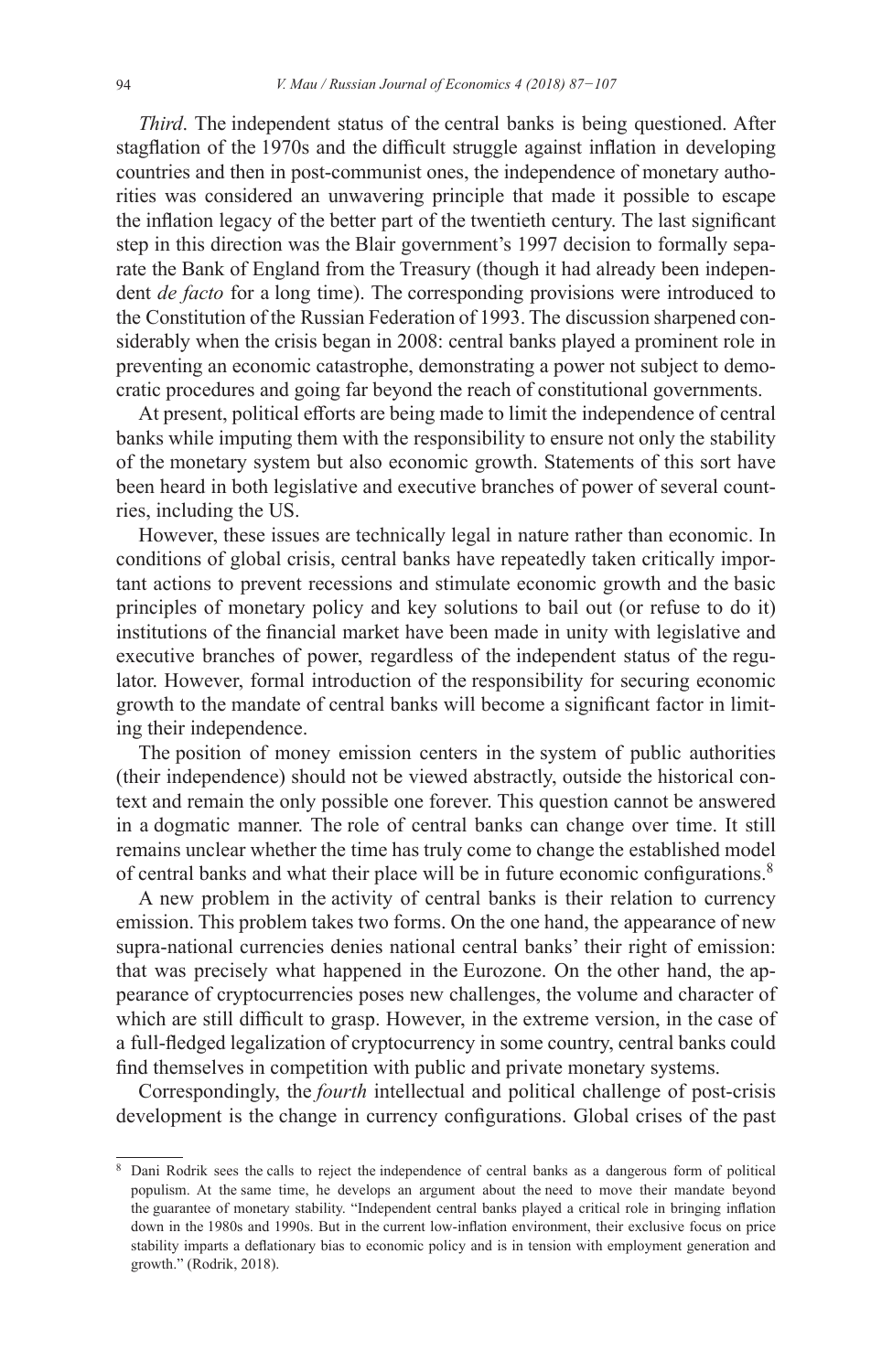have led to substantial transformations, to the appearance of new reserve currencies. Studies, conducted in 2008—2010 on the influence of the structural crisis on currency systems, addressed the future of the yuan, artificial currency units (such as SDRs) or the growing role of regional reserve currencies.<sup>9</sup>

Over the course of the decade, the direction of discussion radically changed: cryptocurrencies and the technologies related to them took a central position. In 2017, cryptocurrencies were an object of booming demand, multifold appreciation and rapid depreciation. They were also the topic of intense discussions among economists and politicians and posed fundamentally new questions for legal science for decades to come. Both the basic possibility of using cryptocurrencies in legal monetary circulation and the expediency and possibility of public regulation of them are being discussed. The risks that cryptocurrencies will be used to evade taxes and carry out illegal transactions are objects of particular attention.<sup>10</sup>

After the initial period of interest in the new technology and the opportunities for its broad use came natural doubts about its future. Around the beginning of 2018, criticism of this tool (and of all blockchain technologies) came from business and expert communities (Stinchcombe, 2017). The attitude of governments and monetary regulators toward cryptocurrencies, however, radically differs from country to country: from a willingness to accept them as an independent unit of payment to suggestions to outlaw them as sources of growing risk (both macroeconomic and sociopolitical). $^{11}$ 

Presumably, cryptocurrencies will not become a key means of payment, let alone international money, in the coming years. Nevertheless, this phenomenon deserves close attention because of its socioeconomic, judicial, moral and ethical consequences.

In the meantime, we can express a few preliminary ideas on the topic. First of all, the ideas of mid-twentieth-century right-liberal economists about the preference of private currencies over state ones are being realized in cryptocurrency. As often happens in history, the trend was predicted correctly, but the form in which it has taken place turned out to be qualitatively different from what was expected. Secondly, it remains an open question whether cryptocurrencies can take on all functions of money or if their role is limited to a means of payment and exchange. Thirdly, specific forms of cryptocurrency are not perfect tools: for the time being the technology standing behind it (blockchain) is more important and, if the demand for these technologies and tools is sustained in the mid-term perspective, then new, much more effective forms of cryptocurrency will emerge.

<sup>&</sup>lt;sup>9</sup> The yuan's potential as a reserve currency was an object of increased attention of researchers after the onset of the global crisis in 2008. For example, see Murphy and Yuan (2009), Frankel (2012), Prasad (2016).

<sup>&</sup>lt;sup>10</sup> The analysis of the problems of blockchain and cryptocurrencies is presented in: IMF, 2017. It is noted here that cryptocurrencies have already been used to avoid the standards of currency control in China, Venezuela and Cyprus. These problems explain the decision to ban ICOs in China.

<sup>&</sup>lt;sup>11</sup> The authors of the "Monitoring of Russia's economic outlook" offer an interesting economic-political observation regarding how the authorities of various countries treat cryptocurrencies: "In the final weeks of 2017, cryptocurrencies—which in a certain sense are an unreal sector of the world economy—were awarded a mutually exclusive status. On the one hand, representatives of the Bundesbank virtually rejected the possibility of the legal use of cryptocurrencies in the Eurozone. On the other hand, the head of Belarus, and somewhat earlier the head of Venezuela, announced the broad legalization of them. That is to say, effectively working markets mostly fear cryptocurrencies, while ineffective and destroyed markets are presenting them as a tool of financial healing, as a product of another economic civilization." (RANEPA and Gaidar Institute, 2017).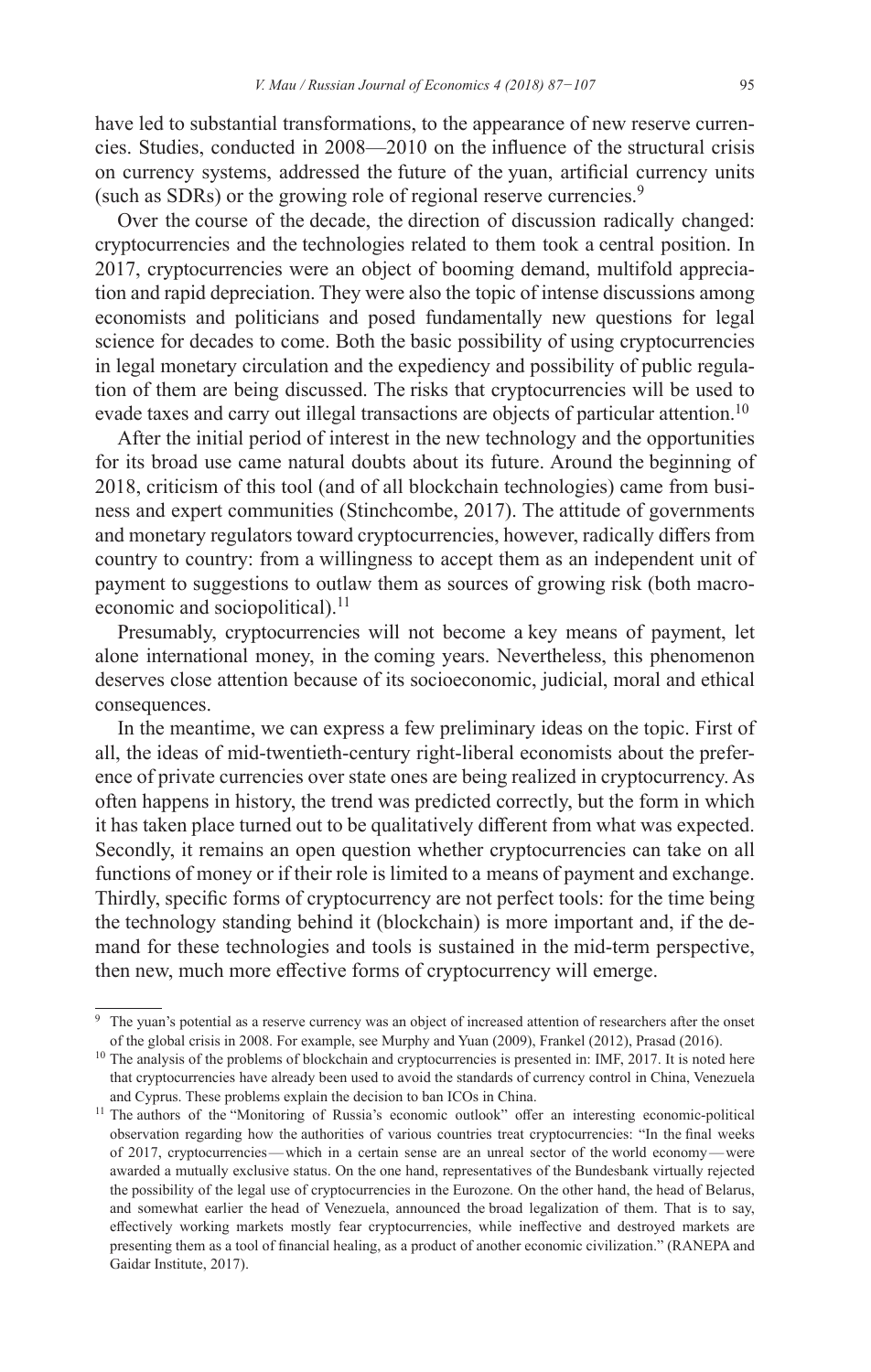Thus, the first cryptocurrencies are merely a prototype for the future. On their own, they cannot become a reserve currency or international money, but their role will grow rapidly. Even now, we must discuss their future relationships with the state and find ways of minimizing the risks associated with them (their use in tax evasion, criminal transactions etc.)

*Fifth*. The global crisis poses new demands to state regulation, including in the economic sphere. The crisis of the 1920s led to the formation of "big government" based on the Keynesian model. The crisis of the 1970s resulted in a policy of liberalization and deregulation. The current global crisis has posed the question about the need for new regulation—the necessity of supplementing the global market with equally global rules of the game. The G20 was assigned to the role of this regulator, but we cannot yet confirm whether it has operated. It cannot be excluded that this function will gradually be taken on by the relationship between the US and China, though it is unlikely that it will be any officially recognized mechanism. Systems of regulation, working *de facto* and reflecting real correlations of power, often turn out to be more effective than formally confirmed and approved ones.<sup>12</sup>

Systems of national regulation are facing even more complex problems. Contemporary technologies lead to a decrease in the role of expenditure on labor and natural resources in the functioning of the newest sectors and productions.<sup>13</sup> Quality (predictability, reliability) of public management is becoming the determinant for businesses making decisions about investment—both for the largest companies as well as for small ones. Thus, states are beginning to compete for investors, not with the cost of labor or natural resources, but with the quality of public management.

In parallel, we can observe one more process in the transformation of the state model—a significant portion of functions is leaving the domain of the state apparatus and moving to specially developed platforms. The thesis of the "state as a platform" was widely circulated in 2017. If cryptocurrency is the realization of the predictions of right-wing economists, then the implementation of platform solutions essentially means the realization of old socialist ideas about the "withering away of the state."<sup>14</sup>

*Sixth.* The problem of inequality will remain one of the key issues of political and expert discussions for the foreseeable future. Economic, social and political challenges are all concentrated in it. The discussion requires a more precise definition of observed trends, as well as an analysis of the relationship between inequality and economic growth. To what degree is the growth of inequality a consequence of the contemporary model of economic growth? Is the growth of inequality a factor inhibiting economic growth or is it neutral in relation to it? Recently, two fundamentally different answers to these questions have been taking shape in the economic discourse. Some economists insist that inequality will destabilize growth and even lead to a recession, while others believe inequality is the price that must be paid for economic growth. In practical terms, the key issue

<sup>&</sup>lt;sup>12</sup> Zbigniew Brzezinski spoke of the possibility of forming a G2 instead of a G7 a decade ago.

<sup>&</sup>lt;sup>13</sup> This process lies at the foundation of the so-called reindustrialization of developed countries.

<sup>&</sup>lt;sup>14</sup> The corresponding declaration was formulated at the twenty-first congress of the Communist Party of the Soviet Union, which adopted the Party's Third Program.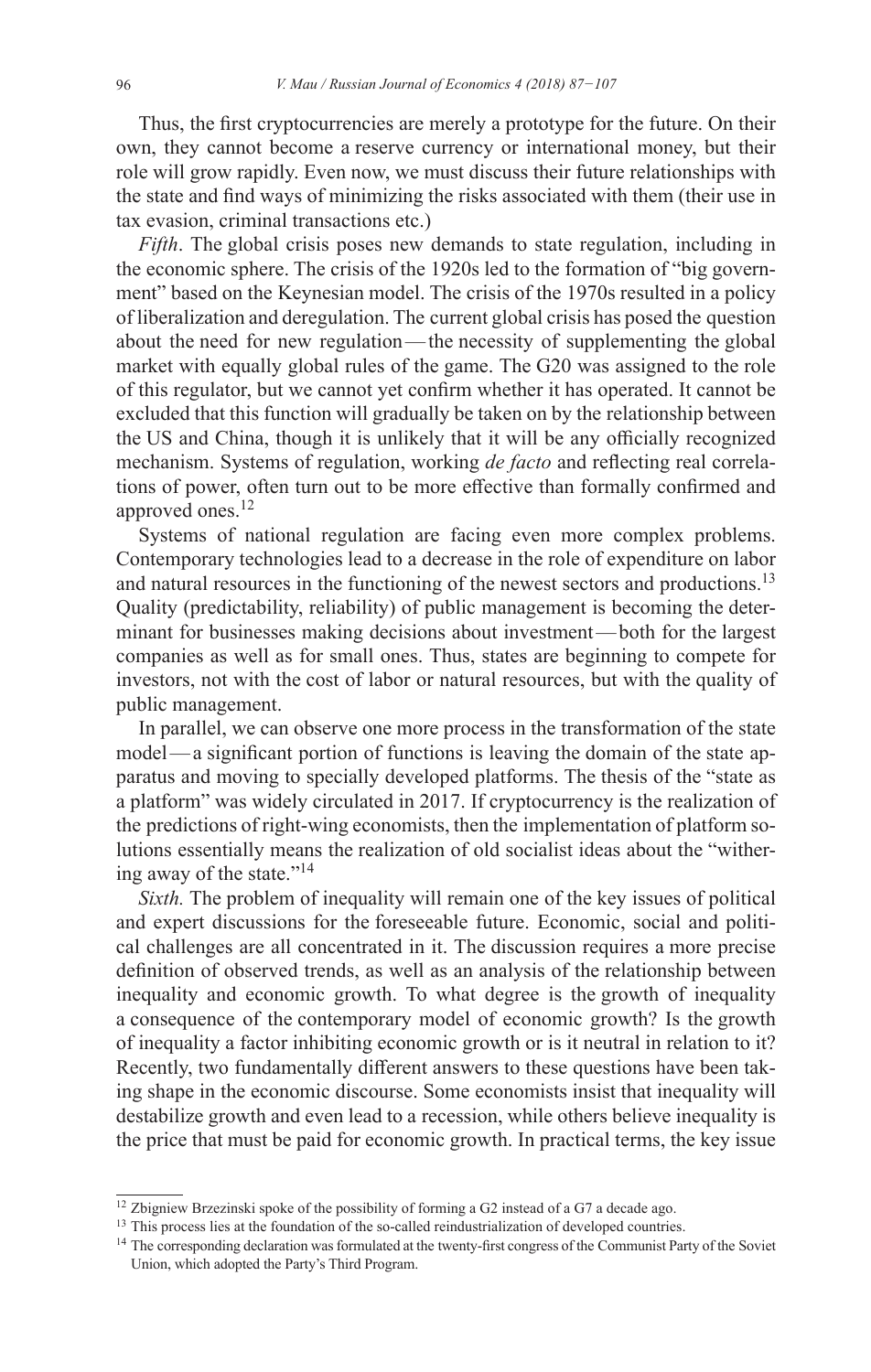is working out the course that ensures the growth of well-being for all members of society regardless of inequality statistics (inclusive growth).

Thus, we can say that the global structural crisis is coming to an end, although several important questions regarding the post-crisis world order still remain unanswered.

## **2. Russia's socioeconomic policy**

Russia entered the global crisis at the same time as other leading developed and developing countries, but now we can speak of a certain lag of its development in our country. The considerable reserves accumulated by 2008 and the macroeconomic stability (low debt and surlpus budget) helped alleviate the sociopolitical consequences of the crisis and it was mostly exacerbated in 2014–2015. The successful anti-crisis policy of 2015–2016 minimized the decline, exerted control over basic macroeconomic parameters, maintained reserves and suppressed inflation to an extent that had not been seen in a quarter of a century.

In 2017, Russia's economic performance showed positive trends, but was unstable and contradictory in many parameters (Table 3).

*Resumption of GDP growth*. In 2017, GDP growth reached 1.5%, which approximately corresponds to potential growth, estimated at 1.5% to 1.8% for the contemporary Russian economy.<sup>15</sup> In the context of accelerating growth of the global economy and leading developed and developing countries, this rate seems low. It does not correspond to the "political target"—to grow at a rate faster than the world average.<sup>16</sup>

As we noted above, the current crisis is characterized by the lack of a V-shaped rebound. Taking into account that the crisis in Russia has lagged, then we can expect higher growth rates if external economic conditions are favorable and at least some structural and institutional reforms are put forward. After all, the postcrisis recovery of the countries in the Eurozone—the main economic partner of Russia—happened slowly over the last few years, which brought up the question of secular stagnation.

For all the importance of growth, there remains the risk of populism aimed at stimulating it, which would only repeat the sad results of the "acceleration" policy of 1986–1989 in the USSR, when nominal growth rates were accompanied by a radical unbalancing of the Soviet economy that led to its collapse.<sup>17</sup>

The *anti-inflation policy* of the Bank of Russia has achieved irrefutable success. In 2014, the announcement of a 4% target for inflation by the end of 2017 was seen as propaganda at best. This goal was, however, consistently pursued and the growth rate for consumer prices of December 2017 relative to December 2016 was only 2.5%. This low level of inflation, unprecedented for post-communist Russia, has created new opportunities for investment activity. This result was achieved thanks to the uncompromising anti-inflation position of the Central Bank management (tight monetary policy), supported by the president and the government's pursuit of cutting budgetary spending. Due to the external

<sup>&</sup>lt;sup>15</sup> For further detail, see Sinelnikov-Murylev et al. (2014).

<sup>16</sup> Presidential address, Dec. 1, 2016. [https://www.wto.org/english/news\\_e/pres17\\_e/pr800\\_e.htm](https://www.wto.org/english/news_e/pres17_e/pr800_e.htm)

<sup>&</sup>lt;sup>17</sup> For more on the policy of "acceleration," see Mau (2014).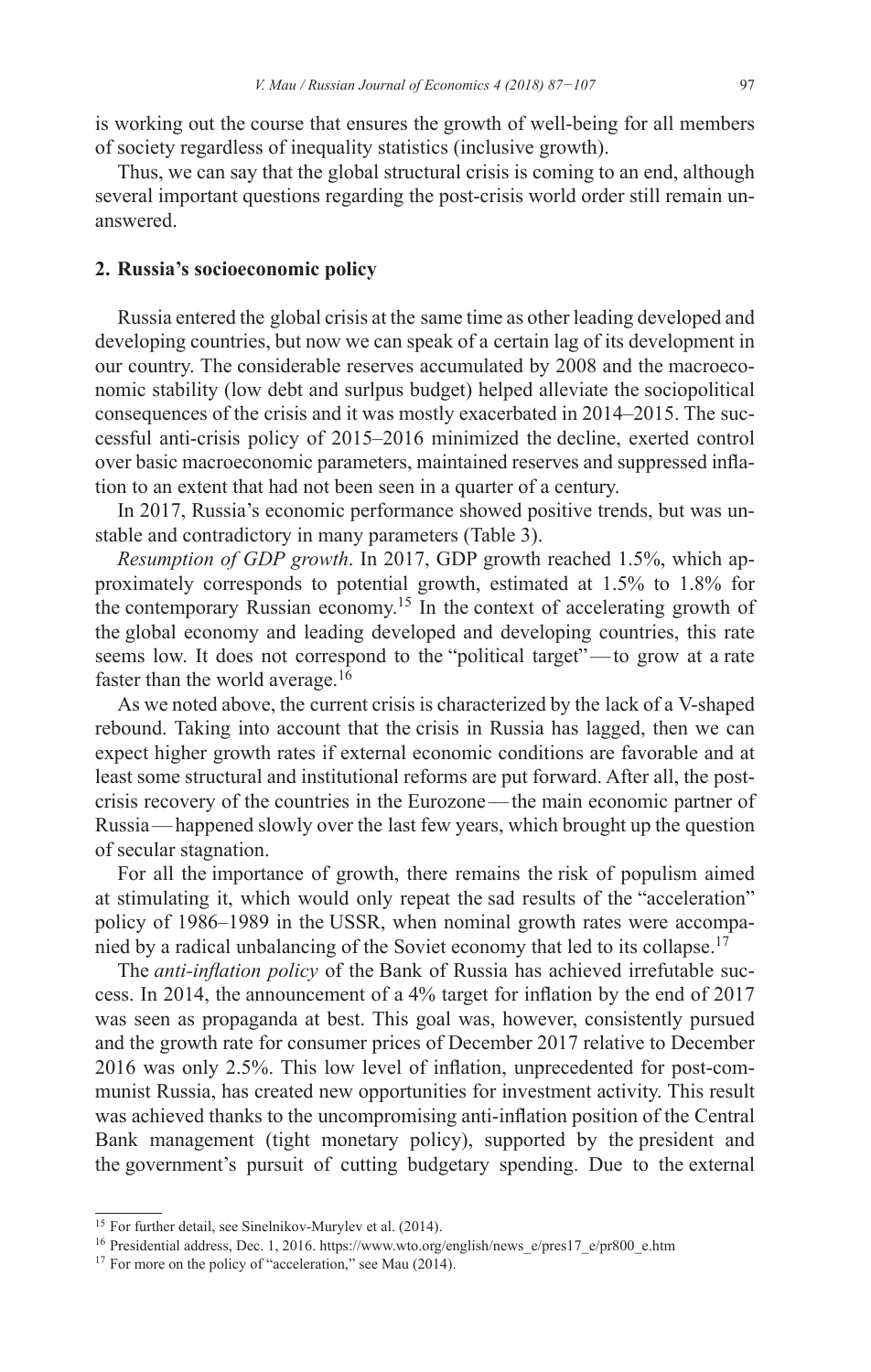| Main economic indicators of the Russian Federation, 2007-2017.                                                                        | 2007                                             | 2008                                                               | 2009                                                                                                                                       | 2010                                                                                                                                                                                                                                                                             | 2011                                   | 2012                                                     | 2013                                               | 2014                                                                                                                                                                                                                                                                                                                  | 2015                                                                                                                                                                                                                                                                                                                                                                                                                                                                                                                                                                                             | 2016                                           | 2017                                                                                                                                                                                                                                                                                                                                                       |
|---------------------------------------------------------------------------------------------------------------------------------------|--------------------------------------------------|--------------------------------------------------------------------|--------------------------------------------------------------------------------------------------------------------------------------------|----------------------------------------------------------------------------------------------------------------------------------------------------------------------------------------------------------------------------------------------------------------------------------|----------------------------------------|----------------------------------------------------------|----------------------------------------------------|-----------------------------------------------------------------------------------------------------------------------------------------------------------------------------------------------------------------------------------------------------------------------------------------------------------------------|--------------------------------------------------------------------------------------------------------------------------------------------------------------------------------------------------------------------------------------------------------------------------------------------------------------------------------------------------------------------------------------------------------------------------------------------------------------------------------------------------------------------------------------------------------------------------------------------------|------------------------------------------------|------------------------------------------------------------------------------------------------------------------------------------------------------------------------------------------------------------------------------------------------------------------------------------------------------------------------------------------------------------|
| % change from previous year, unless otherwise indicated)<br>Macro indicators (rates of growth in physical volume,                     |                                                  |                                                                    |                                                                                                                                            |                                                                                                                                                                                                                                                                                  |                                        |                                                          |                                                    |                                                                                                                                                                                                                                                                                                                       |                                                                                                                                                                                                                                                                                                                                                                                                                                                                                                                                                                                                  |                                                |                                                                                                                                                                                                                                                                                                                                                            |
| GDP                                                                                                                                   |                                                  |                                                                    |                                                                                                                                            |                                                                                                                                                                                                                                                                                  |                                        |                                                          |                                                    |                                                                                                                                                                                                                                                                                                                       |                                                                                                                                                                                                                                                                                                                                                                                                                                                                                                                                                                                                  |                                                |                                                                                                                                                                                                                                                                                                                                                            |
| Industry                                                                                                                              |                                                  |                                                                    |                                                                                                                                            |                                                                                                                                                                                                                                                                                  |                                        |                                                          |                                                    |                                                                                                                                                                                                                                                                                                                       |                                                                                                                                                                                                                                                                                                                                                                                                                                                                                                                                                                                                  |                                                |                                                                                                                                                                                                                                                                                                                                                            |
| Agriculture                                                                                                                           |                                                  |                                                                    |                                                                                                                                            |                                                                                                                                                                                                                                                                                  |                                        |                                                          |                                                    |                                                                                                                                                                                                                                                                                                                       |                                                                                                                                                                                                                                                                                                                                                                                                                                                                                                                                                                                                  |                                                |                                                                                                                                                                                                                                                                                                                                                            |
| Construction                                                                                                                          |                                                  |                                                                    |                                                                                                                                            |                                                                                                                                                                                                                                                                                  |                                        |                                                          |                                                    |                                                                                                                                                                                                                                                                                                                       |                                                                                                                                                                                                                                                                                                                                                                                                                                                                                                                                                                                                  |                                                |                                                                                                                                                                                                                                                                                                                                                            |
| Wholesale trade                                                                                                                       |                                                  |                                                                    |                                                                                                                                            |                                                                                                                                                                                                                                                                                  |                                        |                                                          |                                                    |                                                                                                                                                                                                                                                                                                                       |                                                                                                                                                                                                                                                                                                                                                                                                                                                                                                                                                                                                  |                                                |                                                                                                                                                                                                                                                                                                                                                            |
| Retail trade                                                                                                                          |                                                  |                                                                    |                                                                                                                                            |                                                                                                                                                                                                                                                                                  |                                        |                                                          |                                                    |                                                                                                                                                                                                                                                                                                                       |                                                                                                                                                                                                                                                                                                                                                                                                                                                                                                                                                                                                  |                                                |                                                                                                                                                                                                                                                                                                                                                            |
| Households final consumption                                                                                                          |                                                  | $3.8884776$<br>$6.9884776$<br>$6.984776$<br>$6.98476$<br>$6.98476$ | $-7,8$<br>$-10,7$<br>$-12,0$<br>$-14,0$<br>$-15,0$<br>$-15,0$<br>$-15,0$<br>$-15,0$<br>$-15,0$<br>$-15,0$<br>$-15,0$<br>$-15,0$<br>$-15,0$ | $\ddot{a}$ $\ddot{b}$ $\ddot{c}$ $\ddot{c}$ $\ddot{c}$ $\ddot{c}$ $\ddot{c}$ $\ddot{c}$ $\ddot{c}$ $\ddot{c}$ $\ddot{c}$ $\ddot{c}$ $\ddot{c}$ $\ddot{c}$ $\ddot{c}$ $\ddot{c}$ $\ddot{c}$ $\ddot{c}$ $\ddot{c}$ $\ddot{c}$ $\ddot{c}$ $\ddot{c}$ $\ddot{c}$ $\ddot{c}$ $\ddot{$ |                                        |                                                          | 224811292342511230112                              | $0.75$ $\frac{1}{2}$ $\frac{1}{2}$ $\frac{1}{2}$ $\frac{1}{2}$ $\frac{1}{2}$ $\frac{1}{2}$ $\frac{1}{2}$ $\frac{1}{2}$ $\frac{1}{2}$ $\frac{1}{2}$ $\frac{1}{2}$ $\frac{1}{2}$ $\frac{1}{2}$ $\frac{1}{2}$ $\frac{1}{2}$ $\frac{1}{2}$ $\frac{1}{2}$ $\frac{1}{2}$ $\frac{1}{2}$ $\frac{1}{2}$ $\frac{1}{2}$ $\frac{$ | $\begin{array}{cccccccccc} \infty & \stackrel{\times}{\sim} & \stackrel{\times}{\sim} & \stackrel{\times}{\sim} & \stackrel{\times}{\sim} & \stackrel{\times}{\sim} & \stackrel{\times}{\sim} & \stackrel{\times}{\sim} & \stackrel{\times}{\sim} & \stackrel{\times}{\sim} & \stackrel{\times}{\sim} & \stackrel{\times}{\sim} & \stackrel{\times}{\sim} & \stackrel{\times}{\sim} & \stackrel{\times}{\sim} & \stackrel{\times}{\sim} & \stackrel{\times}{\sim} & \stackrel{\times}{\sim} & \stackrel{\times}{\sim} & \stackrel{\times}{\sim} & \stackrel{\times}{\sim} & \stackrel{\times}{\$ |                                                | $\begin{array}{c}\n 1 & 0 & 1 \\  1 & 0 & 1 \\  0 & 1 & 0 \\  0 & 0 & 0 \\  0 & 0 & 0 \\  0 & 0 & 0 \\  0 & 0 & 0 \\  0 & 0 & 0 \\  0 & 0 & 0 \\  0 & 0 & 0 \\  0 & 0 & 0 \\  0 & 0 & 0 \\  0 & 0 & 0 \\  0 & 0 & 0 \\  0 & 0 & 0 \\  0 & 0 & 0 \\  0 & 0 & 0 \\  0 & 0 & 0 \\  0 & 0 & 0 \\  0 & 0 & 0 \\  0 & 0 & 0 \\  0 & 0 & 0 & 0 \\  0 & 0 & 0 & 0$ |
| Investments in fixed assets                                                                                                           |                                                  |                                                                    |                                                                                                                                            |                                                                                                                                                                                                                                                                                  |                                        |                                                          |                                                    |                                                                                                                                                                                                                                                                                                                       |                                                                                                                                                                                                                                                                                                                                                                                                                                                                                                                                                                                                  |                                                |                                                                                                                                                                                                                                                                                                                                                            |
| Wages as a percentage of GDP <sup>1)</sup>                                                                                            |                                                  |                                                                    |                                                                                                                                            |                                                                                                                                                                                                                                                                                  |                                        |                                                          |                                                    |                                                                                                                                                                                                                                                                                                                       |                                                                                                                                                                                                                                                                                                                                                                                                                                                                                                                                                                                                  |                                                |                                                                                                                                                                                                                                                                                                                                                            |
| Profit and mixed income as a percentage of GDP <sup>1)</sup>                                                                          |                                                  |                                                                    |                                                                                                                                            |                                                                                                                                                                                                                                                                                  |                                        |                                                          |                                                    |                                                                                                                                                                                                                                                                                                                       |                                                                                                                                                                                                                                                                                                                                                                                                                                                                                                                                                                                                  |                                                |                                                                                                                                                                                                                                                                                                                                                            |
| Indicators of public finances and international reserves                                                                              |                                                  |                                                                    |                                                                                                                                            |                                                                                                                                                                                                                                                                                  |                                        |                                                          |                                                    |                                                                                                                                                                                                                                                                                                                       |                                                                                                                                                                                                                                                                                                                                                                                                                                                                                                                                                                                                  |                                                |                                                                                                                                                                                                                                                                                                                                                            |
|                                                                                                                                       |                                                  |                                                                    |                                                                                                                                            |                                                                                                                                                                                                                                                                                  |                                        |                                                          |                                                    |                                                                                                                                                                                                                                                                                                                       |                                                                                                                                                                                                                                                                                                                                                                                                                                                                                                                                                                                                  |                                                |                                                                                                                                                                                                                                                                                                                                                            |
| Surplus $(+)$ /deficit $(-)$ of the consolidated budget as % of GDP<br>Surplus $(+)$ /deficit $(-)$ of the federal budget as % of GDP |                                                  |                                                                    |                                                                                                                                            |                                                                                                                                                                                                                                                                                  |                                        |                                                          |                                                    |                                                                                                                                                                                                                                                                                                                       |                                                                                                                                                                                                                                                                                                                                                                                                                                                                                                                                                                                                  |                                                |                                                                                                                                                                                                                                                                                                                                                            |
| Non-oil-and-gas deficit of the federal budget as % of GDP                                                                             |                                                  |                                                                    |                                                                                                                                            |                                                                                                                                                                                                                                                                                  |                                        |                                                          |                                                    |                                                                                                                                                                                                                                                                                                                       |                                                                                                                                                                                                                                                                                                                                                                                                                                                                                                                                                                                                  |                                                |                                                                                                                                                                                                                                                                                                                                                            |
| Domestic state debt, end of year, billions rubles                                                                                     | $0.49$<br>$-3.38$<br>$-3.44$<br>$-1243$<br>$-44$ | $4.9$<br>$4.1$<br>$4.5$<br>$1499.8$<br>$149.6$<br>$40.6$           | $-6.3$<br>$-6.0$<br>$-13.7$<br>$-13.7$<br>$-7.6$<br>$-37.6$                                                                                | $-3.4$<br>$-3.9$<br>$-12.2$<br>$-3.9$<br>40.0                                                                                                                                                                                                                                    |                                        |                                                          |                                                    | $-1.1$<br>$-0.5$<br>$-9.8$<br>$-2.4$<br>$-1.2$<br>$-1.1$                                                                                                                                                                                                                                                              | $-3.4$<br>$-2.4$<br>$-9.4$<br>7307.6                                                                                                                                                                                                                                                                                                                                                                                                                                                                                                                                                             |                                                |                                                                                                                                                                                                                                                                                                                                                            |
| Foreign state debt, end of year, billions dollars                                                                                     |                                                  |                                                                    |                                                                                                                                            |                                                                                                                                                                                                                                                                                  | $1.4$<br>0.8<br>-8.6<br>4190.6<br>35.8 | $6.808$<br>$6.779$<br>$6.79$<br>$6.79$<br>$6.9$<br>$6.9$ | $-1.2$<br>$-9.5$<br>$-9.2$<br>$-5722.3$<br>$-5.58$ |                                                                                                                                                                                                                                                                                                                       |                                                                                                                                                                                                                                                                                                                                                                                                                                                                                                                                                                                                  | $-3.7$<br>$-3.4$<br>$-9.1$<br>$-3.2$<br>$-5.2$ | $-1.5$<br>$-7.9$<br>$-7.9$<br>$-6.6$<br>$-7.9$<br>$-1.5$                                                                                                                                                                                                                                                                                                   |
| (Ministry of Finance data)                                                                                                            |                                                  |                                                                    |                                                                                                                                            |                                                                                                                                                                                                                                                                                  |                                        |                                                          |                                                    |                                                                                                                                                                                                                                                                                                                       |                                                                                                                                                                                                                                                                                                                                                                                                                                                                                                                                                                                                  |                                                |                                                                                                                                                                                                                                                                                                                                                            |
| Total state debt as % of GDP                                                                                                          |                                                  |                                                                    |                                                                                                                                            |                                                                                                                                                                                                                                                                                  |                                        |                                                          |                                                    |                                                                                                                                                                                                                                                                                                                       |                                                                                                                                                                                                                                                                                                                                                                                                                                                                                                                                                                                                  |                                                |                                                                                                                                                                                                                                                                                                                                                            |
| Reserve fund (Stabilization fund in 2007), end of year,<br>billion dollars                                                            | 7.2<br>156.81                                    | $6.5$<br>137.09                                                    | $\begin{array}{c} 8.3 \\ 60.52 \end{array}$                                                                                                | $9.0$<br>25.44                                                                                                                                                                                                                                                                   | $9.5$<br>$25.21$                       | $\frac{10.5}{62.08}$                                     | $\frac{11.4}{87.38}$                               | $14.4$<br>87.91                                                                                                                                                                                                                                                                                                       | $13.6$<br>49.95                                                                                                                                                                                                                                                                                                                                                                                                                                                                                                                                                                                  | $\frac{12.9}{16.03}$                           | $\frac{12.6}{0.0}$                                                                                                                                                                                                                                                                                                                                         |
| National Welfare Fund, end of year, billion dollars                                                                                   |                                                  |                                                                    |                                                                                                                                            |                                                                                                                                                                                                                                                                                  |                                        |                                                          |                                                    |                                                                                                                                                                                                                                                                                                                       |                                                                                                                                                                                                                                                                                                                                                                                                                                                                                                                                                                                                  |                                                |                                                                                                                                                                                                                                                                                                                                                            |
| year,<br>International reserves of the Bank of Russia, end of<br>billion dollars                                                      | 478.8                                            | 87.97<br>426.3                                                     | 91.56<br>439.5                                                                                                                             | 88.44<br>479.4                                                                                                                                                                                                                                                                   | 86.79<br>498.6                         | 88.59<br>537.6                                           | 88.63<br>509.6                                     | $78.00$<br>385.5                                                                                                                                                                                                                                                                                                      | 71.72<br>368.4                                                                                                                                                                                                                                                                                                                                                                                                                                                                                                                                                                                   | $\frac{71.87}{377.7}$                          | 65.15<br>432.7                                                                                                                                                                                                                                                                                                                                             |
| Prices and interest rates                                                                                                             |                                                  |                                                                    |                                                                                                                                            |                                                                                                                                                                                                                                                                                  |                                        |                                                          |                                                    |                                                                                                                                                                                                                                                                                                                       |                                                                                                                                                                                                                                                                                                                                                                                                                                                                                                                                                                                                  |                                                |                                                                                                                                                                                                                                                                                                                                                            |
| Consumer price index, December to previous December                                                                                   |                                                  |                                                                    |                                                                                                                                            |                                                                                                                                                                                                                                                                                  |                                        |                                                          |                                                    |                                                                                                                                                                                                                                                                                                                       |                                                                                                                                                                                                                                                                                                                                                                                                                                                                                                                                                                                                  |                                                |                                                                                                                                                                                                                                                                                                                                                            |
| Producer price index, December to previous December                                                                                   | $\frac{11.9}{25.1}$                              | $\frac{13.3}{-7.0}$                                                | 8.9<br>19.83<br>19.93                                                                                                                      | 8.5<br>16.7<br>5.3                                                                                                                                                                                                                                                               | $6.1$<br>$12.0$<br>$5.3$               | 6.573                                                    | 5.75<br>6.75<br>6.75                               | $1.4$<br>5.9<br>7.9                                                                                                                                                                                                                                                                                                   | $12.9$<br>$10.7$<br>$12.6$                                                                                                                                                                                                                                                                                                                                                                                                                                                                                                                                                                       | $5.4$<br>7.5<br>10.6                           | $2.3 \times 1$                                                                                                                                                                                                                                                                                                                                             |
| Key interest rate of the Bank of Russia <sup>2)</sup> , yearly average,                                                               |                                                  |                                                                    |                                                                                                                                            |                                                                                                                                                                                                                                                                                  |                                        |                                                          |                                                    |                                                                                                                                                                                                                                                                                                                       |                                                                                                                                                                                                                                                                                                                                                                                                                                                                                                                                                                                                  |                                                |                                                                                                                                                                                                                                                                                                                                                            |
| % per annum                                                                                                                           |                                                  |                                                                    |                                                                                                                                            |                                                                                                                                                                                                                                                                                  |                                        |                                                          |                                                    |                                                                                                                                                                                                                                                                                                                       |                                                                                                                                                                                                                                                                                                                                                                                                                                                                                                                                                                                                  |                                                | (continued on next page)                                                                                                                                                                                                                                                                                                                                   |

98 *V. Mau / Russian Journal of Economics 4 (2018) 87−107*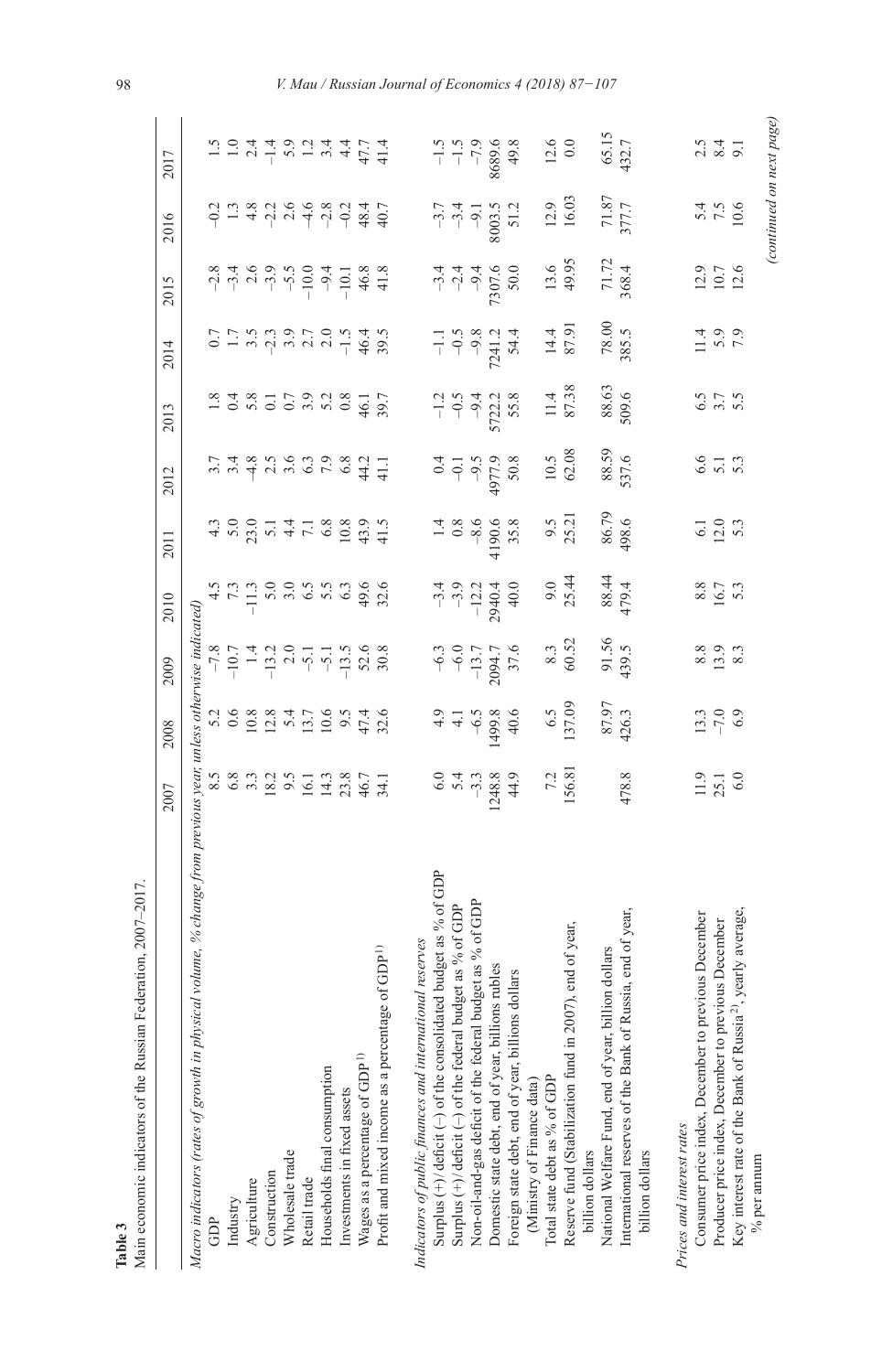Table 3 (continued) **Table 3** *(continued)*

I

|                                                                                                                                                                                                                                                                                                                                                                                       | 2007 | 2008                | 2009    | 2010               | 2011                                | 2012          | 2013          | 2014                       | 2015          | 2016                               | 2017                                             |
|---------------------------------------------------------------------------------------------------------------------------------------------------------------------------------------------------------------------------------------------------------------------------------------------------------------------------------------------------------------------------------------|------|---------------------|---------|--------------------|-------------------------------------|---------------|---------------|----------------------------|---------------|------------------------------------|--------------------------------------------------|
| es,<br>Average interest rate on loans to businesses in ruble-<br>yearly average, % per annum                                                                                                                                                                                                                                                                                          | 10.0 | 12.2                | 15.3    | 10.8               | 8.5                                 | 9.1           | 9.5           | $\Xi$                      | 15.7          | 12.6                               | 10.6                                             |
| Average interest rate on savings of individuals<br>(except demand deposits), % per annum                                                                                                                                                                                                                                                                                              | 7.2  | 7.6                 | 10.4    | 6.8                | 5.4                                 | 6.5           | 6.5           | 6.7                        | 9.7           | 7.3                                | 6.0                                              |
| Labor market                                                                                                                                                                                                                                                                                                                                                                          |      |                     |         |                    |                                     |               |               |                            |               |                                    |                                                  |
| Overall unemployment (ILO methodology), annual average,<br>% of population                                                                                                                                                                                                                                                                                                            | 6.0  | 6.2                 | 8.3     | 7.3                | 6.5                                 | 5.5           | 5.5           | 5.2                        | 5.6           | 5.5                                | 5.2                                              |
| Average salary, thousand rubles per month                                                                                                                                                                                                                                                                                                                                             | 13.6 |                     | 18.6    | 21.0               |                                     | 26.6          | 29.8          |                            | 34.0          |                                    |                                                  |
| Salary in real terms, % change from previous year                                                                                                                                                                                                                                                                                                                                     | 17.2 | $\frac{17.3}{11.4}$ | $-3.5$  | 5.2<br>5.9<br>17.7 | $23.4$<br>$2.8$<br>$17.9$<br>$17.9$ | $\frac{4}{6}$ | 4.8           | $32.5$<br>$-0.7$<br>$16.1$ | 9.2<br>9.19.5 | $36.7$<br>$0.8$<br>$9.6$<br>$19.6$ | $39.1$<br>$-1.7$<br>$-1.7$<br>20.3 <sup>3)</sup> |
| Real disposable household income, % change from previous year                                                                                                                                                                                                                                                                                                                         | 12.1 |                     |         |                    |                                     |               | $4.0$<br>15.5 |                            |               |                                    |                                                  |
| Population with money income below the subsistence level,<br>million people                                                                                                                                                                                                                                                                                                           | 18.8 |                     | 18.4    |                    |                                     | 15.4          |               |                            |               |                                    |                                                  |
| <b>Banking</b> system                                                                                                                                                                                                                                                                                                                                                                 |      |                     |         |                    |                                     |               |               |                            |               |                                    |                                                  |
| Number of active credit organizations, end of year, units                                                                                                                                                                                                                                                                                                                             | 1136 | 1108                | 1058    | 1012               | 978                                 | 956           | 923           | 834                        | 733           | 623                                | 561                                              |
| of the year,<br>Number of revoked banking licenses in the course<br>units                                                                                                                                                                                                                                                                                                             | 49   | 33                  | 43      | 27                 | $18\,$                              | 22            | 32            | $86$                       | 93            | 97                                 | 51                                               |
| Rate of asset growth, % for the year                                                                                                                                                                                                                                                                                                                                                  | 46.1 |                     | 3.7     | 14.8               |                                     | 20.4          | 14.2          | 18.6                       | $-1.5$        |                                    | $7.8\,$                                          |
| Indebtedness of resident legal entities except banks in terms of<br>bank loans, % for the year                                                                                                                                                                                                                                                                                        | 52.4 | 32.7<br>28.6        | 0.0     | 9.6                | 21.4<br>22.8                        | 15.5          | 11.6          | 12.7                       | 5.0           | $\overline{2}$ .<br>$\overline{1}$ | 4.6                                              |
| Indebtedness of resident individuals in terms of bank loans,<br>% for the year                                                                                                                                                                                                                                                                                                        | 58.3 | 31.2                | $-11.7$ | 14.4               | 35.5                                | 39.1          | 27.7          | 11.6                       | $-7.3$        | 0.7                                | 12.3                                             |
| Share of overdue loans to resident legal entities except banks in<br>total volume of debt, %                                                                                                                                                                                                                                                                                          | 0.9  | 2.2                 | 6.0     | 5.5                | 4.8                                 | 4.6           | $\frac{1}{4}$ | $\frac{1}{4}$              | 6.2           | 6.1                                | 5.9                                              |
| Share of overdue loans to individuals in total volume of debt,                                                                                                                                                                                                                                                                                                                        | 3.1  | 3.6                 | 6.9     | 7.1                | 5.3                                 | $\frac{1}{4}$ | 4.5           | 6.0                        | 8.4           | 8.3                                | 7.3                                              |
| Profit, billion rubles                                                                                                                                                                                                                                                                                                                                                                | 508  | 409                 | 205     | 573                | 848                                 | 1012          | 994           | 589                        | 192           | 930                                | 790                                              |
| <sup>1)</sup> Figures for percentages and structure of GDP for 2007-2010 and 2011-2016 cannot be compared due to a change in the methodology of calculating the GDP in 2011<br>Sources: Federal State Statistics Service; Russian Ministry of Finance; Bank of Russia.<br>$^{2)}$ Until 2013, the minimum rate for 1-day repurchase operations per year.<br><sup>3)</sup> In Q3 2017. |      |                     |         |                    |                                     |               |               |                            |               |                                    |                                                  |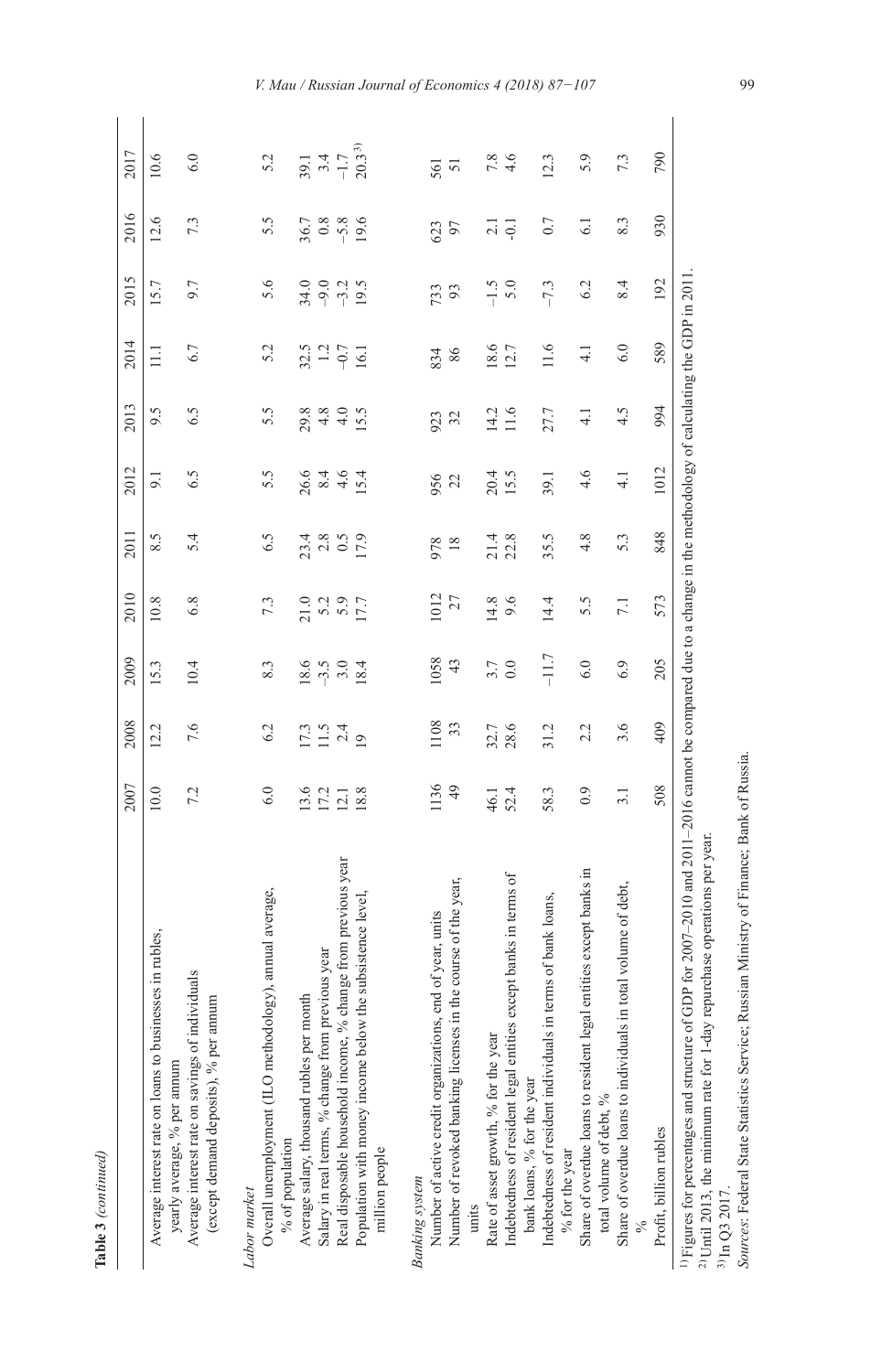shocks that Russia encountered in 2014–2015, this was the only possible set of actions, though they were very complicated politically. At the beginning of 2018, real interest rates in Russia, however, remained one of the highest in the world, exceeding 5%.

Low inflation strengthens the growing trust in the ruble. In 2017, as savings increased overall, the amount of assets in foreign currency decreased in accounts held both by individuals (from 23.1% to 19.9%) and by organizations (from 36% to 34.7%).

The success of the anti-inflation policy has had another result that might be called an intellectual one. We can now say that we have exhausted the discussion about the "unmonetary nature" of Russian inflation that has been going on since the beginning of post-communist reforms, i.e. over the last quarter of a century. The low growth rate of consumer prices has not yet allowed us to decisively lower the interest rate, which can be explained by the inflation expectations of around 8% (twice as high as the target). This phenomenon is not unique: it reflects the long period of high inflation and the Russian population's psychological adaptation to it. Meanwhile high inflation expectations poorly correspond to the recent trend in savings' behavior to de-dollarize mid-term deposits. At present, the share of ruble deposits is about 80%. Moreover, in 2016–2017, midterm dollar deposits decreased from 25% to 9% and a similar trend has been demonstrated by long-term deposits.

Of course, low inflation is a necessary factor for investment activity, yet an insufficient one, insofar as external economic factors play a significant role here. This is a problem that must be addressed by actual institutional reforms.

We can observe a weakening of the dependence of the ruble's exchange rate on fluctuating oil prices, which for a long time was its most important feature (Fig. 1). To put it more precisely, the increase in oil prices in 2017 had a weaker effect on the ruble's exchange rate than the preceding fall of oil prices. As a result, the end-of-year oil price in rubles matched the record numbers of early 2014 (3800 rubles per barrel), which guaranteed additional revenue both for exporters and for the Russian budget. This does not mean the link between these two factors was fully destroyed: oil and gas remain the most important articles of Russian ex-



**Fig. 1.** Correlation of oil prices and the ruble's exchange rate, 2014–2017. *Source:* Federal State Statistics Service.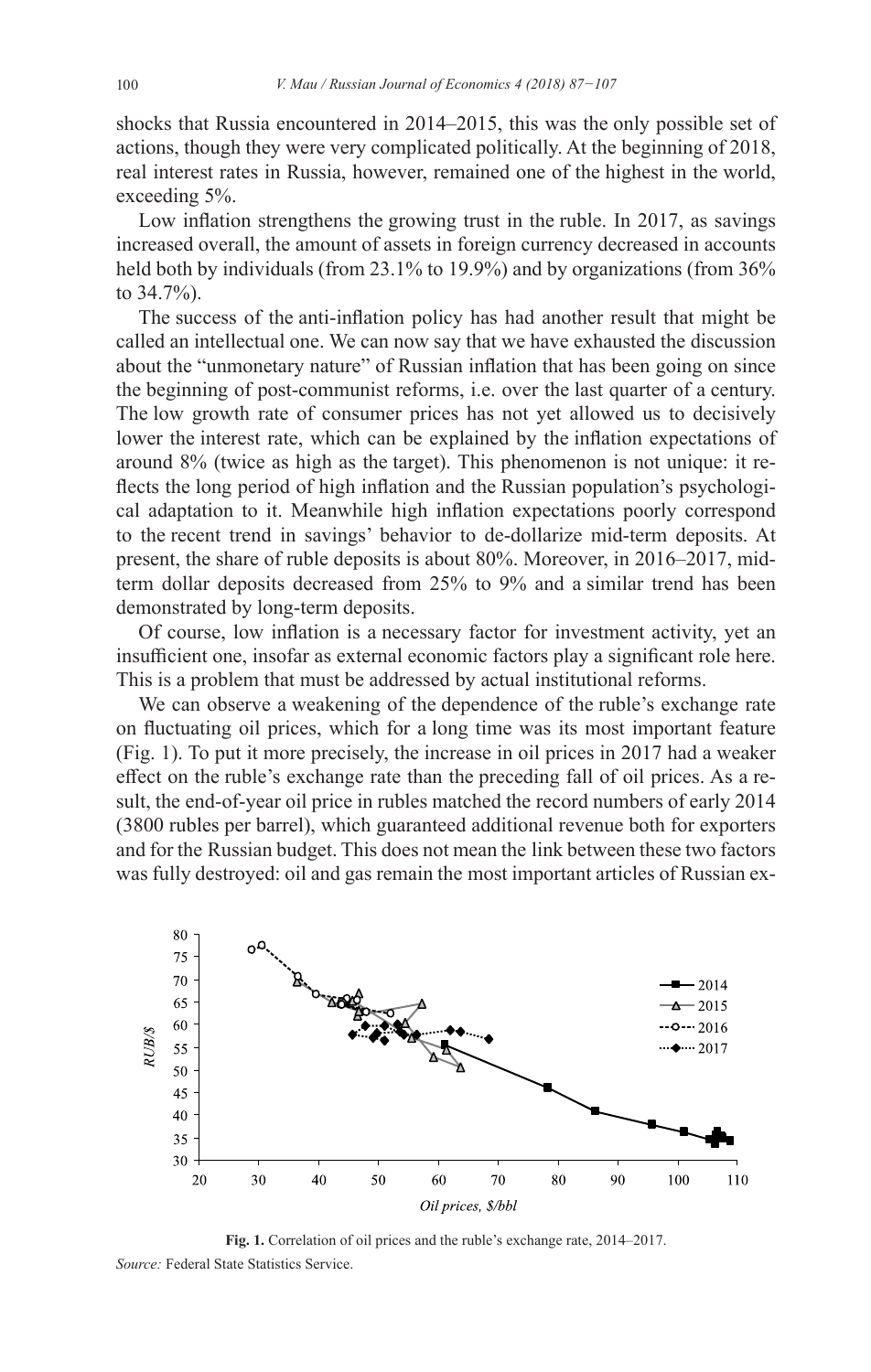port and the budget and the ruble's value will undoubtedly react to a substantial increase (or decrease) of prices.

Under these conditions, it is fully natural that the reserves of the Central Bank for 2017 substantially grew from \$377.7 to \$432.7 billion.

Discussions of *budgetary policy* were dominated by questions of maintaining the deficit at an acceptable (controllable) level, lowering the debt burden of Russia's regions and developing measures to increase the efficacy of budgetary spending. It is no less important that this was the first year after the introduction of a new fiscal rule that limits the budgetary use of revenues from oil and gas export at prices of \$40/barrel.

In 2017, tight budgetary policy restricting domestic demand was consistently implemented: in conditions of slow recovery of economic growth, the deficit of the consolidated budget was 1.5% of GDP. According to estimates of the Russian Ministry of Economic Development, in 2018 there may be a federal budget surplus.

Broader recognition has been given to proposals for a budget maneuver increasing financing of so-called productive sectors, namely those involving human capital (education, healthcare) and infrastructure. However, the key question here is what the source of funds will be.<sup>18</sup> In theory there can be four.

First, a tax increase that directs additional revenue toward priority sectors. Most members of the expert community find this option politically unacceptable.

Second, a redistribution of funds from certain sectors (non-productive) to others (productive). This redistribution can be either in absolute (cutting from some and transferring the balance to others) or in relative terms (directing additional budgetary revenue from economic growth toward priority sectors). Clearly, the second option is politically preferable and more realistic.

Third, an increase of the budgetary deficit and a corresponding increase in loans on the financial market. This option would contradict the course towards budgetary consolidation and would be fraught with macroeconomic destabilization.

Fourth, a change in the fiscal rule increasing the "cut-off price" to \$45/barrel. This option was supported by the Center of Strategic Reforms as the most acceptable one and the most likely to bring a rapid increase of investment in priority sectors. The Ministry of Finance of the Russian Federation spoke against it and was supported by several experts who emphasized that changing the fiscal rule just a year after it took effect would discredit a highly important instrument of economic policy in contemporary Russia.

The solution to the issue of the budget maneuver should come out of a discussion of the corresponding sectors' ability to effectively use the additional resources that they would receive.

*Macroeconomic stimulation of growth.* The low growth rates pose a question of the chances for stimulating growth using methods of budgetary and monetary policy. Discussions on this topic are at the center of attention for Western economists, many of whom insist on the expediency of maintaining powerful budgetary stimuli, especially in the case of curtailing a very soft monetary policy. These problems have been discussed in Russia for several years now.

In 2017, insistent appeals were made in favor of an energetic budgetary and monetary stimulus: aggressively lowering interest rates of the Central Bank and

<sup>18</sup> For more detail, see Idrisov et al. (2015), Kadochnikov et al. (2016).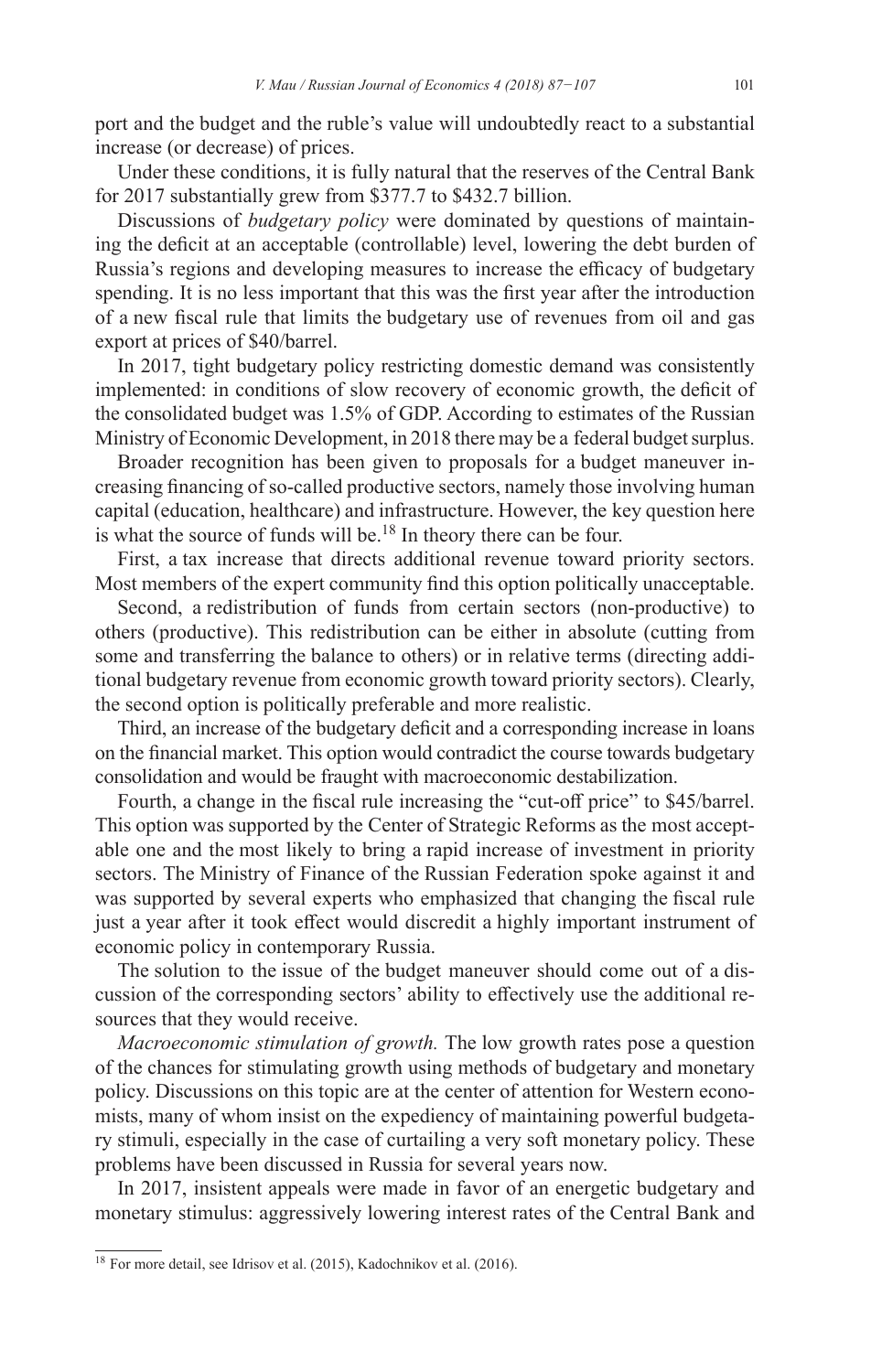simultaneously expanding budgetary injections into the economy, even more so because the low public debt allows increased borrowing. The points made by opponents of these measures were also fairly clear: in Russia the economy is inflationary, not deflationary and, in this situation, monetary stimulation would lead not to investments but rather to a flight from money, i.e. increased inflation and higher interest rates. Budgetary stimuli are also limited: both the relatively low efficacy of budgetary spending and the lack of labor and production reserves, which could take effect if public investments were made. Conservative macroeconomic policy is seen here as a prerequisite for renewing stable growth.

The experience of recent crisis years shows that measures of monetary and budgetary policy do not automatically lead to renewed growth. They can help prevent a more severe crisis but are not nearly enough to drive stagnant economies toward growth.

Evaluating the opportunities for stimulating growth in Russia through budgetary and monetary policy, we must keep in mind the following three conditions. First, the key issue of monetary policy remains inflation, not deflation. Therefore, secondly, for both macroeconomic and institutional reasons, real interest rates remain rather high, which is an obstacle to investments. Thirdly, the external political situation is obviously worsening as sanction pressures intensify and this factor cannot be compensated by macroeconomic stimulus measures.

These conditions substantially limit the possibility of stimulating growth on the supply side (and especially by budgetary means). External shocks always demand budgetary consolidation, not mitigation. Furthermore, sanctions limit the possibility of global supply responding to a possible increase in Russian demand. Supply factors, especially on the side of Russian companies, are priorities for ensuring the stable performance of the domestic economy.

In such conditions, budgetary stimulus is likely to become an additional factor of inflation and thus will only limit opportunities for decreasing interest rates and increasing the availability of credit. Maintaining high interest rates today is the biggest obstacle to the availability of credit, i.e. for increasing the supply of goods and services. Additionally, unlike in most developed countries, continuing the course towards lowering inflation and increasing the availability of credit is the key macroeconomic task for stimulating growth in Russia.

Incidentally, the problem of growth, as the experience of developed countries shows, in principle cannot be resolved exclusively by macroeconomic manipulations. Fiscal and monetary policies must be appropriate to specific circumstances of the given country, but they can only create the conditions for growth or undermine perspectives for it. For stable economic growth leading to increased quality of life for the society, a multipart complex of institutional and structural measures must be implemented.

*Investment activity* of business is the most important factor for stable economic growth. Investments in fixed capital grew by 4.4% and, for the first time since 2013, they demonstrated a positive trend.

The situation here remained ambiguous. Mortgage loans demonstrate high growth rates. In 2017, the total mortgages issued exceeded 2 trillion rubles, which is 37% higher than the figures for 2016. At the end of 2017, interest rates on ruble mortgages went below 10% annually for the first time in history, which is an important indicator of a recovering economic and social situation. Investments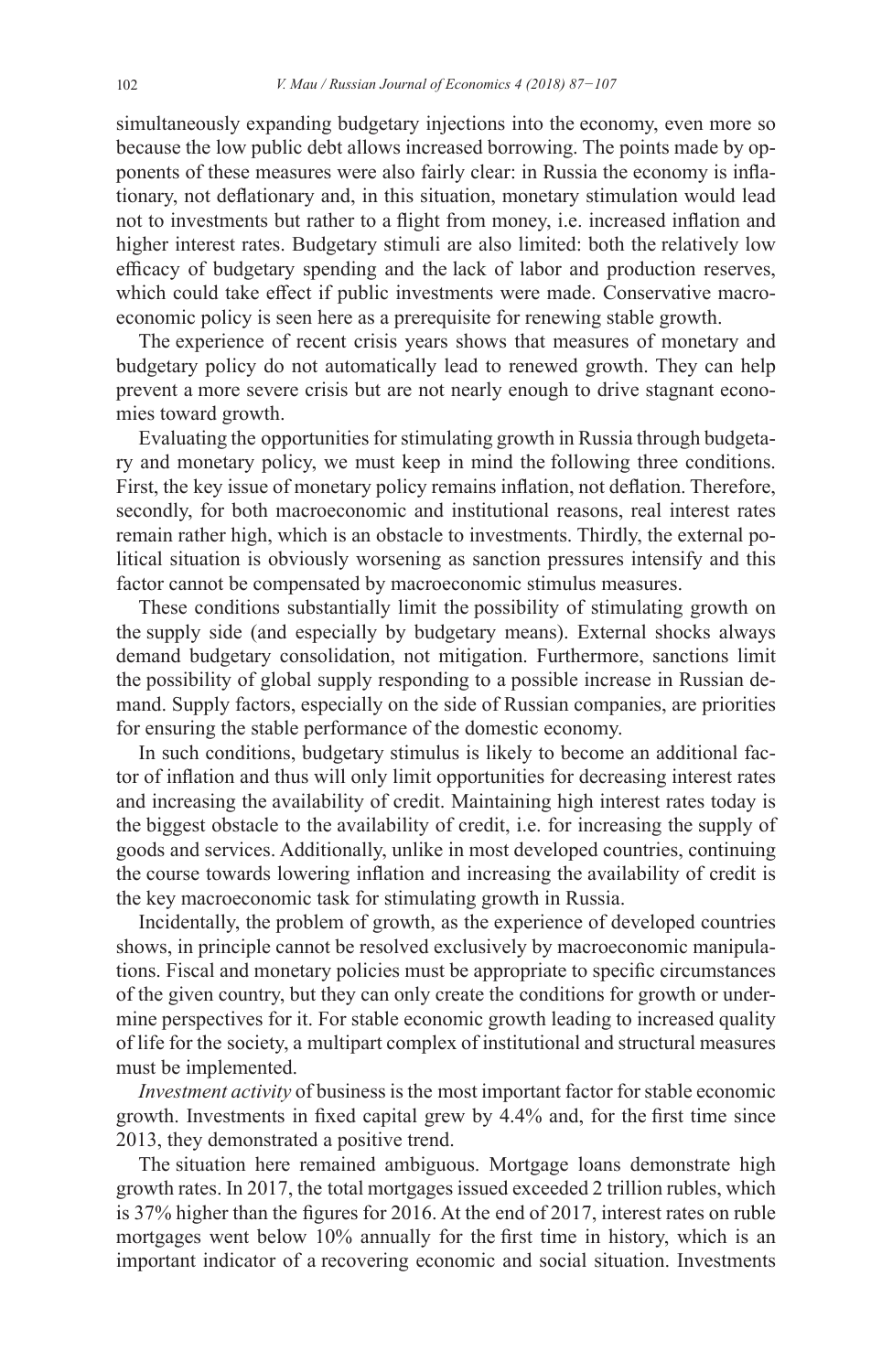in fixed capital began to grow, but this primarily pertains to state investments in buildings and infrastructure, as well as investments in the oil and gas sector. At the same time, construction has decreased, which, strictly speaking, contradicts the other observed parameters.

The government and the expert community have begun to discuss mechanisms for attracting additional investment resources from private business. This pertains to expanding institutions of private-public partnership and to the opportunities for implementing a new instrument: infrastructural mortgages.

The *banking sector* grew at rapid rates: assets increased by almost 8%, which occurred despite sanctions that were largely directed against the financial sector. At the same time, the number of credit organizations continued to decrease: from 623 to 561 over the course of the year and there were 51 cases of licenses being revoked (as opposed to 97 in 2016). For the most part, these were minor banks whose total assets make up less than 1% of the aggregate assets of the banking system.

Qualitative parameters were not, however, the most significant aspect of the banking sector's performance. In 2017, the Central Bank introduced a new bailout mechanism that was used for major private banks: FK Otkrytie, Binbank and Promsvyazbank, which were transferred to the direct control of the regulator. This posed a fundamental question about the future of the banking system in Russia. A massive bailout of the banking sector strengthened the position of state banks. Major private banks (including Otkrytie and Binbank) themselves took part in the bailouts, actions which made it possible for the private banking sector to grow. The new bailout model signified a decisive step towards nationalization. It is true that the Central Bank has declared its intentions to transfer the two banks it bailed out to private hands, but the chances and results of such a transfer look uncertain. Promsvyazbank, apparently, will remain public and is being transformed into a bank serving state defense interests.

*Ensuring the growth of population well-being* is the most important challenge of a country that has undergone an acute crisis. It is all the more important in a situation where economic growth has ceased to be an unambiguous synonym for improved welfare: contemporary technological innovations are capable of maintaining GDP growth on their own while simultaneously increasing the quality of life.<sup>19</sup> The recession of 2015–2016 had the most negative impact on the quality of life, leading to a significant growth in the poverty level and to a decrease in consumption levels. In this regard, economic performance in 2017 is paradoxical.

Real wages have begun to increase (by 2.5% in Q1 to Q3 of 2017, 3.4% for the year), which is manifested in relation of their share to business profitability (Fig. 2). However, real incomes continued to decrease (1.2% for Q1 to Q3 of 2017, 1.7% for the year). At the same time, retail began to grow (a growth of 1% for the year) and household consumption grew at an even more rapid rate (3.5%). From January to September of 2017, the poverty rate was 13.8%, which corresponds to the level of the similar period of 2015–2016, but was higher than the level observed in 2012–2014.

There are various explanations for such divergences: the increase in household consumption, the growth of consumer credit (bank loans to the population increased

 $19$  For more detail, see Idrisov et al. (2017, pp. 15–16).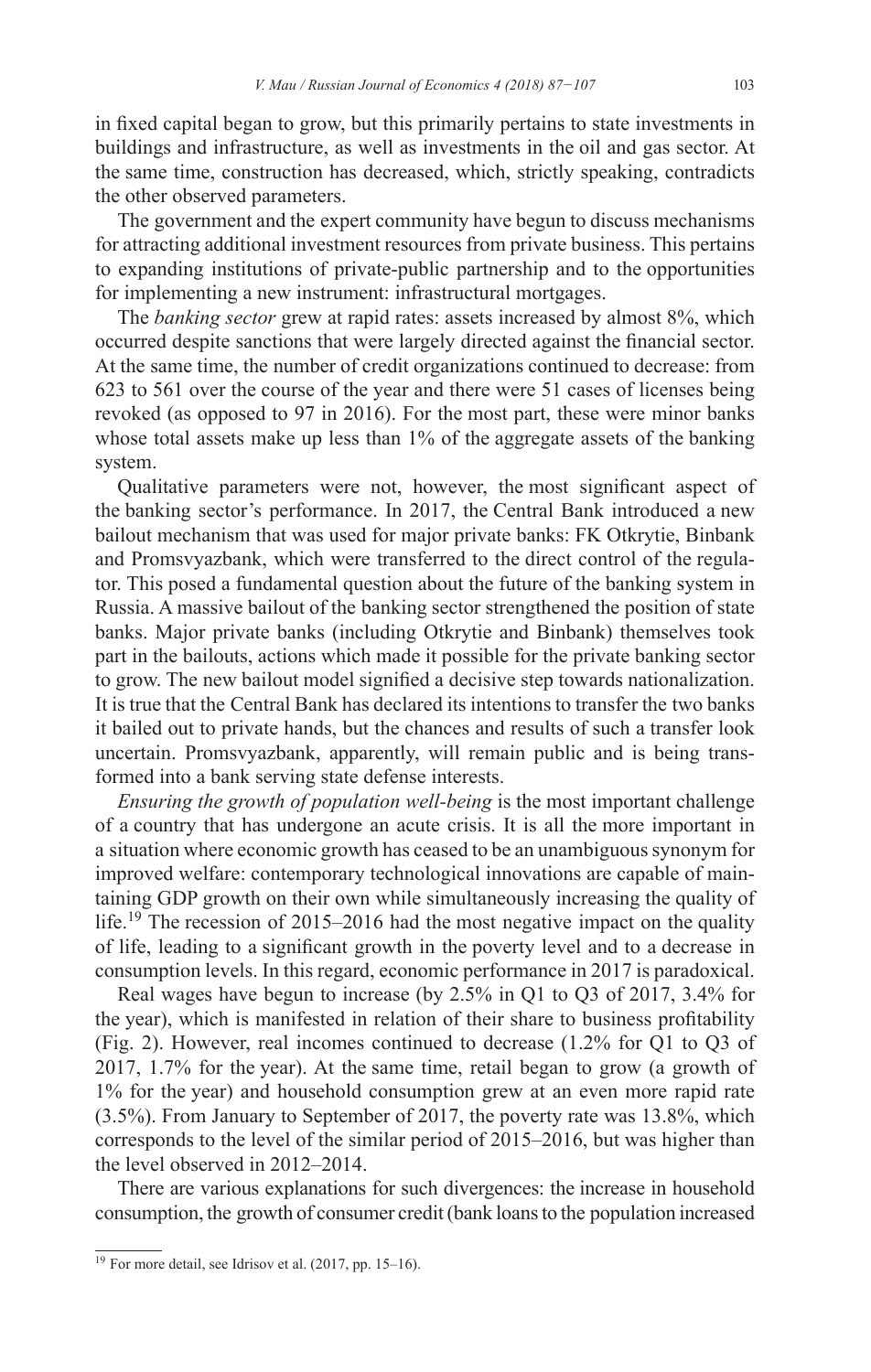

**Fig. 2.** Gross profit and wages as a percentage of GDP (right scale).

*Source:* Federal State Statistics Service.



**Fig. 3.** Growth rates of real GDP, real wages, and labor productivity.

*Source:* Federal State Statistics Service.

by 9.5%), the growth of online purchases. Overall, we can speak of the gradual retreat of households from the savings' model of consumption and an intensifying tendency toward consumption. At this stage, these behavioral shifts can positively affect the country's economic development by activating market demand.

At the same time, wages began once again to diverge from GDP and productivity. This trend, acceptable for the recovery stage of growth, can be dangerous if it becomes a constant element of the growth model (Fig. 3).

## **3. Conclusions regarding further development**

Russia faces a difficult period of consolidating growth and reaching its desired parameters for economic and social performance. The key challenge for the coming period is attaining economic growth at rates exceeding the world average and ensuring a stable increase in the quality of life.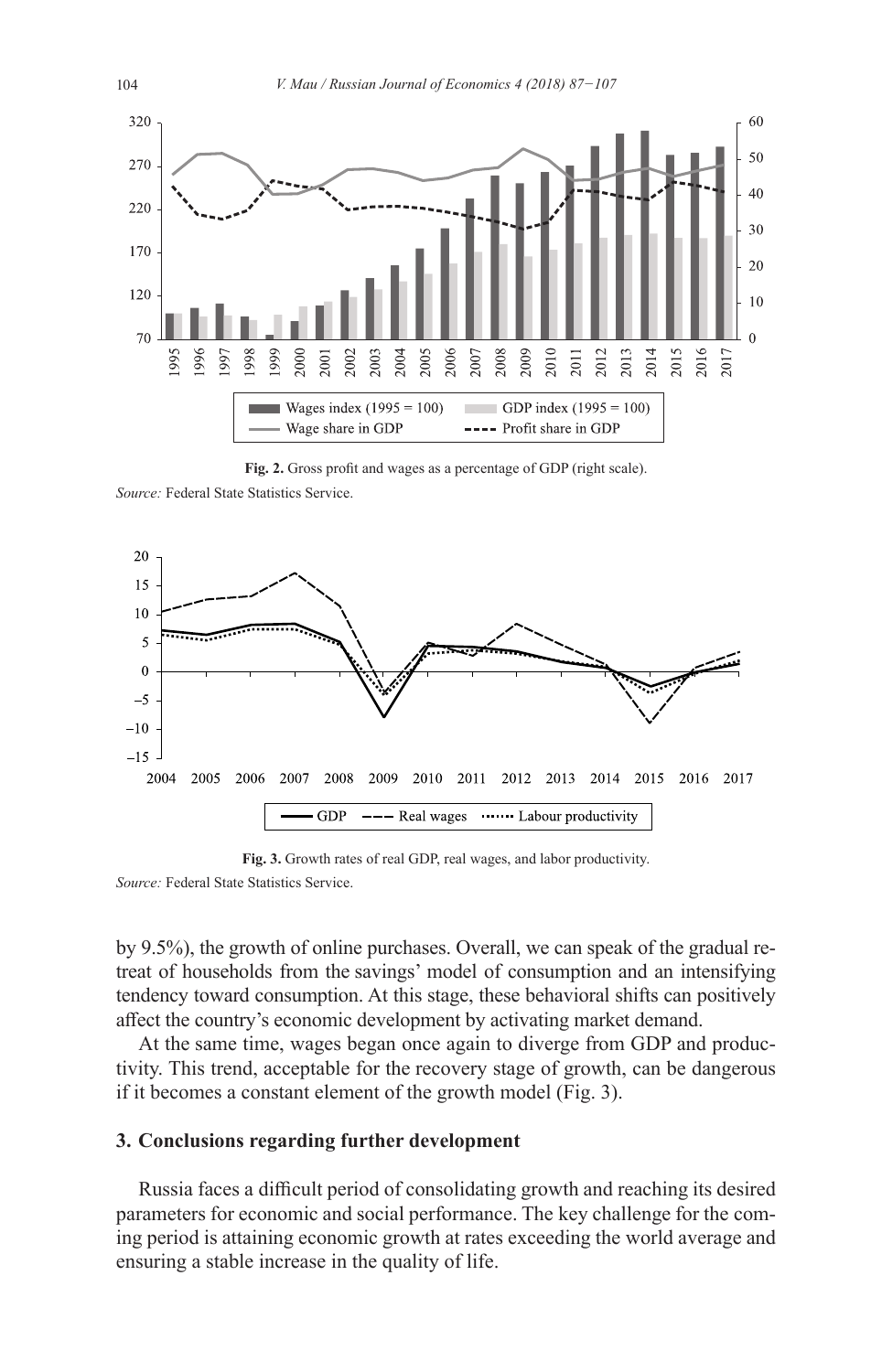The Russian economy, at least since the end of the transitional period of the 1990s, has demonstrated a connection to global trends and challenges. Thus the restoration of a stable and global economic growth creates the foundation for a positive outlook in Russia. Of course, several important institutional decisions must be made to support domestic growth and they are well known from economic discussions of recent years.<sup>20</sup>

We would like to draw attention to several possible *priorities and risks* of forming a contemporary model for economic development. For stable economic growth, undoubtedly, one needs a strategy. However, in the conditions of contemporary technological trends, any strategy becomes obsolete the very moment it is approved. The role of the strategy is to see alternatives and set priorities without settling into dogma and tying the government's hands. The long-term strategies that were developed in our country in the past were never fully executed. It would, however, be superficial and erroneous to reduce an explanation of this phenomenon to the low quality of corresponding documents or ineffective executors.

In contemporary conditions, when technology—and with it, our way of life—change not from generation to generation but several times over the course of a single generation, carrying out an approved strategy is the same as preserving a lag. For instance, in 2011, when Strategy-2020 was developed (see Mau and Kuzminov, 2013), concepts such as cryptocurrency or blockchain did not exist in the minds of political and expert communities, but now the perspectives for models for public management and monetary systems cannot be seriously discussed without them. At that time, the perspective of shale gas and tight oil were unclear and few knew about 3D printing. Today, the mastering of these technologies has not only economic consequences but also important political ones. Finally, in 2011 there was none of the geopolitical tensions that erupted three years later. In short, realizing that strategy without considering the realities of the present would be very dangerous.

Two other risks of economic policy are connected with understanding of strategies' limited role.

First, indicators cannot be fetishized. The fetishization of indicators and plans at the mature stage of the Soviet economic system was the key factor of its downfall. Indicators are always imprecise reflections of real socioeconomic processes. They are always subject to manipulation. Keeping up with development trends is far more important than achieving particular formal indicators.

Secondly, short-term and long-term strategic goals (and criteria) of socioeconomic development are often in conflict. Measures that yield short-term effects tend to be harmful for mid- and long-term goals, including long-term economic growth. Additionally, it is virtually impossible to determine what ensures long-term success in the immediate future (which, in terms of political logic, means the nearest election cycle). That contradiction contains a political trap, escaping which requires no small amount of bravery and political responsibility.

Populism has become a serious problem in the world once more. One of its characteristics is the predominance of short-term interests over strategic ones. As in the twentieth century, countries at the mid-level of development are especially at risk of economic (budgetary) populism that could undermine organic

 $20$  For example, see Drobyshevsky and Sinelnikov-Murylev (2018).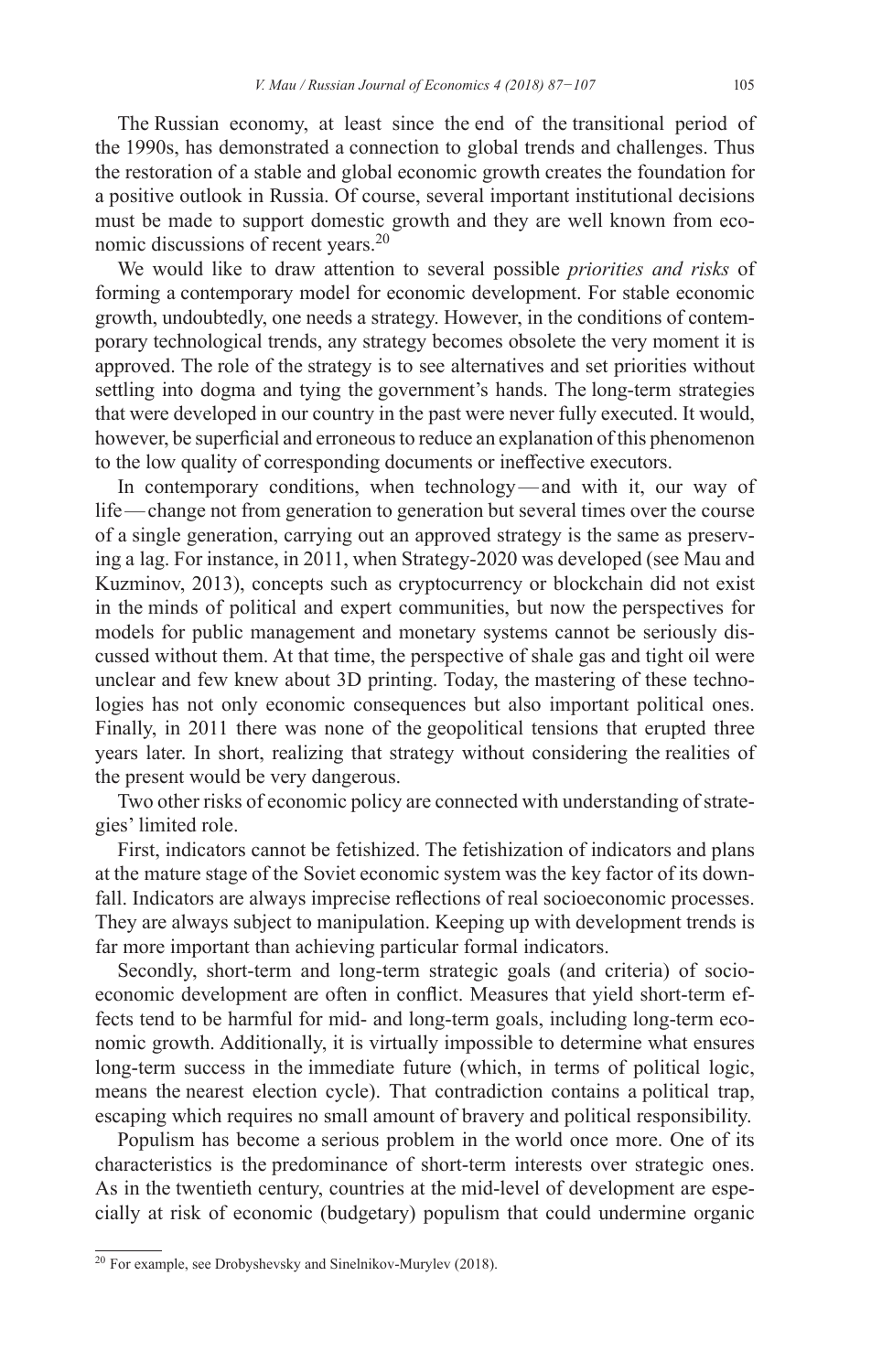economic development. Artificial acceleration, i.e. increasing nominal growth rates at the cost of its quality and people's well-being, is one of the forms of populism that led to the collapse of the Soviet Union. Therefore, programs for economic development must be designed to achieve real, high-quality results in the mid-term perspective, rather than attractive reporting in the immediate future.

The contemporary world does not have leading sectors, but there are leading technologies that can be present in any sector. Therefore, sector priorities cannot be set in a centralized fashion. The state should ensure favorable conditions for private interest to identify and execute priority plans using the latest technologies. The key task of the state in this situation is to provide social (human capital) and transport infrastructure.

Maintaining high-quality human capital is a strategic problem. In conditions of a decreasing working-age population and a significant easing of global migration for the educated part of the population, the challenge of maintaining human capital becomes particularly difficult. There is a serious risk of a negative migration balance, i.e. the departure from the country of the most educated and sophisticated people who have a quality demand for goods and services and the arrival of the less educated poor. This puts increased requirements on the quality of state policy, since states begin to compete not only for investments, but also for quality demand in the sectors of education and healthcare. These sectors are exclusively important for solving long-term goals of growth, but their effective development requires focusing not only on their supply, but also on their demand.

And finally, a separate challenge is increasing the appeal of entrepreneurship. In Russian conditions, this is particularly important and particularly difficult, since less than thirty years ago, entrepreneurship was a crime punishable by law. Its legalization did not make private business more appealing, even in the eyes of the youth. Overcoming this aversion is one of the strategic challenges facing the country.

From the above list, it is not difficult to see that the key problems of ensuring socioeconomic performance lie in the non-economic area. They are exactly what will be the priorities of the post-crisis stage of Russia's development.

#### **References**

- Caballero, R., & Hammour, M. (1996). On the timing and efficiency of creative destruction. *Quarterly Journal of Economics, 111* (3), 805–852. <https://doi.org/10.2307/2946673>
- Drobyshevsky, S., & Sinelnikov-Murylev, S. (2018). Peculiarities of Russia's economy growth in 2017 and 2018: Stimuli and limitations. *Monitoring of Russia's economic outlook: Trends and challenges of social and economic development,* 2 (63), 7–11 (in Russian).
- Frankel, J. (2012). Internationalization of the RMB and historical precedents. *Journal of Economic Integration*, *27* (3), 329–365.<https://doi.org/10.11130/jei.2012.27.3.329>
- Idrisov, G., Ponomarev, Y., & Sinelnikov-Murylev, S. (2015). Terms of trade and economic development of contemporary Russia. *Ekonomicheskaia Politika, 3*, 7–37 (in Russian).
- Idrisov, G., Mau, V., & Bozhechkova, A. (2017). Searching for a new growth model. *Voprosy Ekonomiki, 12*, 5–23 (in Russian).
- IMF (2017). Fintech and financial services: Initial considerations. *IMF Staff Discussion Notes*, No. 17/05.
- Kadochnikov, P., Knobel, A., & Sinelnikov-Murylev, S. (2016). Openness of the Russian economy as a source of economic growth. *Voprosy Ekonomiki, 12*, 26–42 (in Russian).